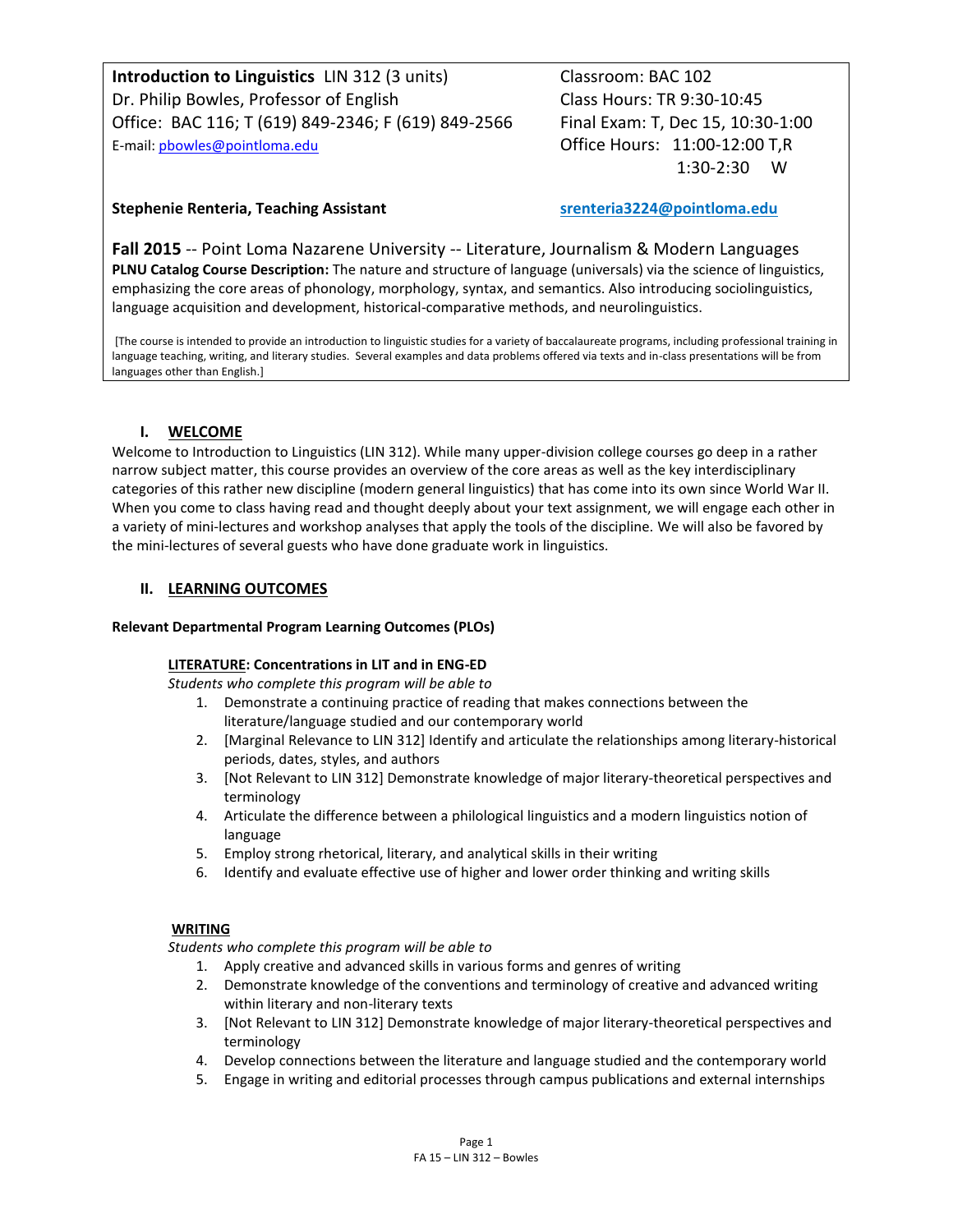## **Course Learning Outcomes (CLOs)**

### **LIN 312: Introduction to Linguistics**

*Students completing this course will be able to*

- **1.** Explain (comprehension) the nature of language, the scope of the study of linguistics, and the differences between traditional and linguistic views of language. **(LIT PLO 1, 2, 3, 4; WRI PLO 4)**
- **2.** Define (comprehension) the key terms used in an introductory study of linguistics. **(LIT PLO 1 & 4; WRI PLO 1, 2, 4, 5)**
- 3. (a) Use (knowledge) categories of phonetics and phonology to (b)Differentiate (analysis) phones according to their features, especially those of Standard American English. **(LIT PLO 1; WRI PLO 1, 2, 4, 5)**
- 4. Solve (analysis) data problems in morphology, phonetics/phonology, syntax and pragmatics, language acquisition, neuro-linguistics, historical linguistics and sociolinguistics. (**LIT PLO 1, 5, 6; WRI PLO 1-2, 4-5)**
- **5.** Analyze (application) everyday language scenarios using linguistic theory **(LIT PLO 1, 4; WRI PLO 1, 4)**
- **6.** Collect, evaluate and interpret (synthesis, evaluation, analysis) secondary and tertiary sources of information to pursue answers to complex research questions **(LIT PLO 1, 4, 6; WRI PLO 2, 4)**

## **The following tables reflect alignment among program outcomes, course outcomes and course assessments:**

| <b>Student Learning Outcomes</b>                                                                                                                                                                                                                                        |                                                                                                                                                                                                                                         | <b>Means of Assessment:</b>                                     |
|-------------------------------------------------------------------------------------------------------------------------------------------------------------------------------------------------------------------------------------------------------------------------|-----------------------------------------------------------------------------------------------------------------------------------------------------------------------------------------------------------------------------------------|-----------------------------------------------------------------|
| <b>Program Literature</b>                                                                                                                                                                                                                                               | Course: LIN 312                                                                                                                                                                                                                         | <b>LIN 312</b>                                                  |
| 1. Demonstrate a continuing practice of<br>reading that makes connections between the<br>literature/language studied and our<br>contemporary world<br>4. Articulate the difference between a<br>philological linguistics and a modern<br>linguistics notion of language | Explain (comprehension) the<br>1.<br>nature of language, the<br>scope of the study of<br>linguistics, and the<br>differences between<br>traditional and linguistic<br>views of language. (LIT PLO<br>1, 4; WRI PLO 4)                   | In-Class Workshop<br>Quiz<br>Exam<br>(Research Essay)<br>(Blog) |
| 1. Demonstrate a continuing practice of<br>reading that makes connections<br>between the literature/language studied<br>and our contemporary world<br>4. Articulate the difference between a<br>philological linguistics and a modern<br>linguistics notion of language | Define (comprehension) the<br>2.<br>key terms used in an<br>introductory study of<br>linguistics. (LIT PLO 1 & 4;<br>WRI PLO 1, 2, 4, 5)                                                                                                | In-Class Workshop<br>Quiz<br>Exam                               |
| 1.Demonstrate a continuing<br>practice of reading that makes<br>connections between the<br>literature/language studied and<br>our contemporary world                                                                                                                    | 3.<br>(a) Use (knowledge)<br>categories of phonetics and<br>phonology to<br>(b) Differentiate (analysis)<br>phones according to their<br>features, especially those of<br>Standard American English.<br>(LIT PLO 1; WRI PLO 1, 2, 4, 5) | In-Class Workshop<br>Quiz<br>Exam<br>(Research Essay)<br>(Blog) |
| 1. Demonstrate a continuing practice of<br>reading that makes connections between the<br>literature/language studied and our<br>contemporary world                                                                                                                      | Solve (analysis) data<br>4.<br>problems in morphology,<br>phonetics/phonology, syntax<br>and pragmatics, language                                                                                                                       | In-Class Workshop<br>Exam                                       |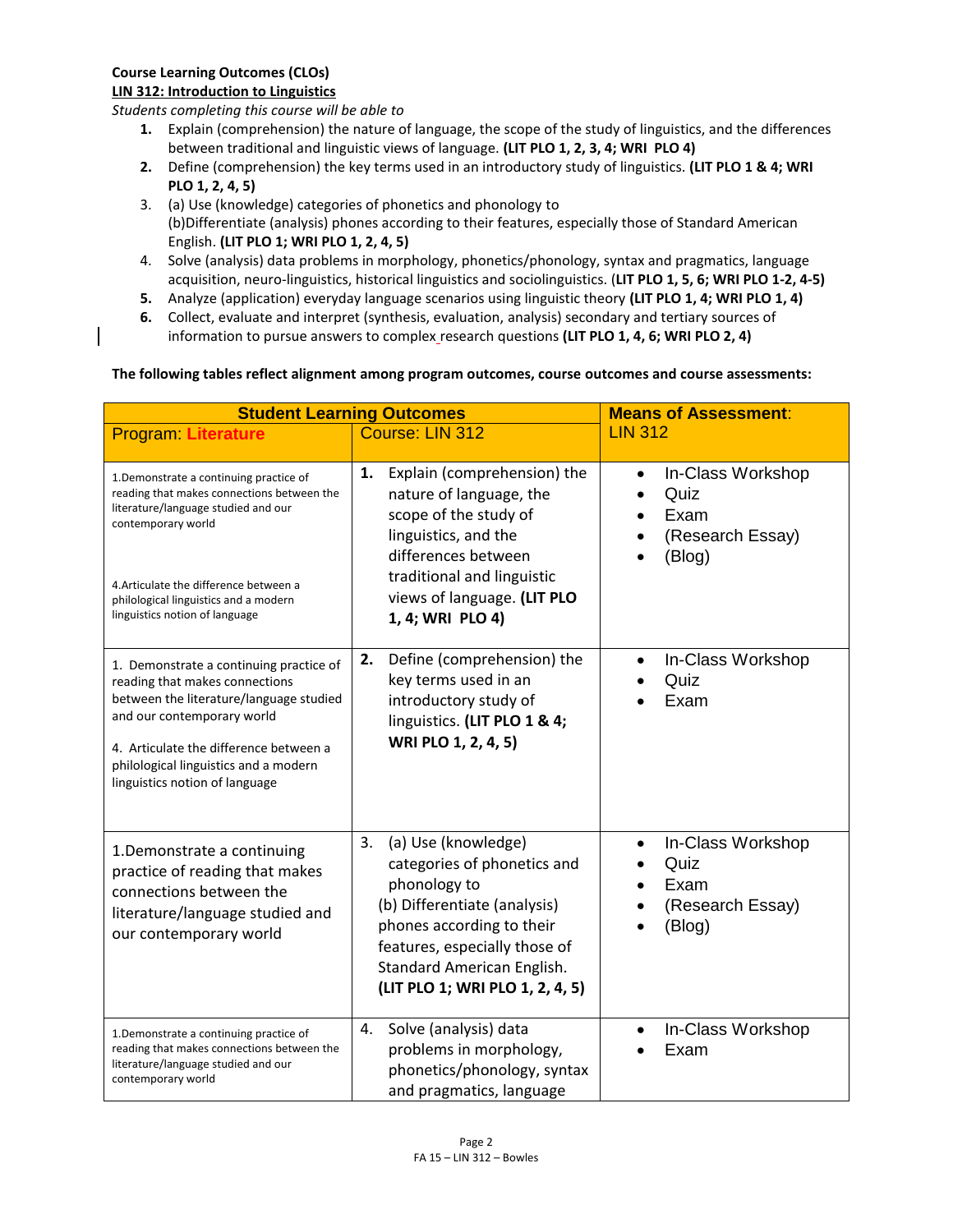| 5. Employ strong rhetorical, literary, and<br>analytical skills in their writing<br>6. Identify and evaluate effective use of higher<br>and lower order thinking and writing skills                                                                                                                                                                                       | acquisition, neurolinguistics,<br>historical linguistics and<br>sociolinguistics. (LIT PLO 1, 5,<br>6; WRI PLO 1-2, 4-5)                                                                                                   |                                                         |
|---------------------------------------------------------------------------------------------------------------------------------------------------------------------------------------------------------------------------------------------------------------------------------------------------------------------------------------------------------------------------|----------------------------------------------------------------------------------------------------------------------------------------------------------------------------------------------------------------------------|---------------------------------------------------------|
| 1. Demonstrate a continuing practice of<br>reading that makes connections<br>between the literature/language studied<br>and our contemporary world<br>4. Articulate the difference between a<br>philological linguistics and a modern<br>linguistics notion of language                                                                                                   | 5.<br>Analyze (application)<br>everyday language scenarios<br>using linguistic theory (LIT<br>PLO 1, 4; WRI PLO 1, 4)                                                                                                      | In-Class Workshop<br>Exam<br>(Research Essay)<br>(Blog) |
| 1. Demonstrate a continuing practice of<br>reading that makes connections between the<br>literature/language studied and our<br>contemporary world<br>4. Articulate the difference between a<br>philological linguistics and a modern<br>linguistics notion of language<br>6.Identify and evaluate effective use of higher<br>and lower order thinking and writing skills | 6.<br>Collect, evaluate and<br>interpret (synthesis,<br>evaluation, analysis)<br>secondary and tertiary<br>sources of information to<br>pursue answers to complex<br>research questions (LIT PLO<br>1, 4, 6; WRI PLO 2, 4) | <b>Research Essay</b><br><b>Blog</b>                    |

 $\overline{\phantom{a}}$ 

| <b>Student Learning Outcomes</b>                                                                                                                                                                                                                                                                                                                                                                                      |                                                                                                                                                                                                                       | <b>Means of Assessment:</b>                                     |
|-----------------------------------------------------------------------------------------------------------------------------------------------------------------------------------------------------------------------------------------------------------------------------------------------------------------------------------------------------------------------------------------------------------------------|-----------------------------------------------------------------------------------------------------------------------------------------------------------------------------------------------------------------------|-----------------------------------------------------------------|
| Program Writing                                                                                                                                                                                                                                                                                                                                                                                                       | Course: LIN 312                                                                                                                                                                                                       | <b>LIN 312</b>                                                  |
| 4. Develop connections between<br>the literature and language<br>studied and the contemporary<br>world                                                                                                                                                                                                                                                                                                                | 1.<br>Explain (comprehension)<br>the nature of language,<br>the scope of the study of<br>linguistics, and the<br>differences between<br>traditional and linguistic<br>views of language. (LIT<br>PLO 1, 4; WRI PLO 4) | In-Class Workshop<br>Quiz<br>Exam<br>(Research Essay)<br>(Blog) |
| 1. Apply creative and advanced skills in<br>various forms and genres of writing<br>2. Demonstrate knowledge of the<br>conventions and terminology of creative<br>and advanced writing within literary and<br>non-literary texts<br>4. Develop connections between the<br>literature and language studied and the<br>contemporary world<br>5. Engage in writing and editorial<br>processes through campus publications | 2.<br>Define (comprehension)<br>the key terms used in an<br>introductory study of<br>linguistics. (LIT PLO 1 & 4;<br>WRI PLO 1, 2, 4, 5)                                                                              | In-Class Workshop<br>Quiz<br>Exam                               |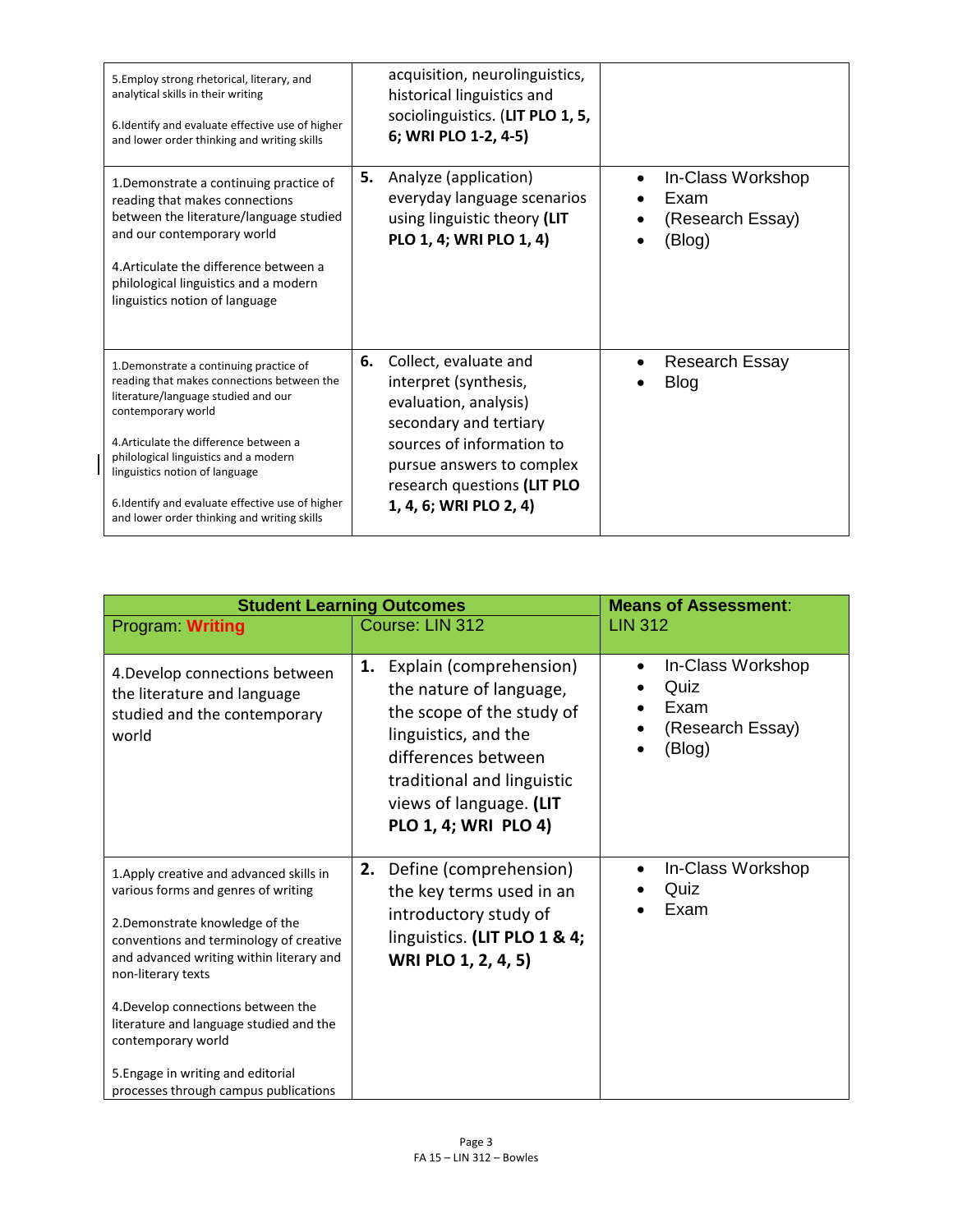| and external internships                                                                                                                                                                                                                                                                                                                                                                                                                          |                                                                                                                                                                                                                                                  |                                                                 |
|---------------------------------------------------------------------------------------------------------------------------------------------------------------------------------------------------------------------------------------------------------------------------------------------------------------------------------------------------------------------------------------------------------------------------------------------------|--------------------------------------------------------------------------------------------------------------------------------------------------------------------------------------------------------------------------------------------------|-----------------------------------------------------------------|
| 1. Apply creative and advanced skills in<br>various forms and genres of writing<br>2. Demonstrate knowledge of the<br>conventions and terminology of creative<br>and advanced writing within literary and<br>non-literary texts<br>4. Develop connections between the<br>literature and language studied and the<br>contemporary world<br>5. Engage in writing and editorial<br>processes through campus publications<br>and external internships | (a) Use (knowledge)<br>3.<br>categories of phonetics<br>and phonology to<br>(b) Differentiate (analysis)<br>phones according to their<br>features, especially those<br>of Standard American<br>English. (LIT PLO 1; WRI<br>PLO 1, 2, 4, 5)       | In-Class Workshop<br>Quiz<br>Exam<br>(Research Essay)<br>(Blog) |
| 1. Apply creative and advanced skills in<br>various forms and genres of writing<br>2. Demonstrate knowledge of the<br>conventions and terminology of creative<br>and advanced writing within literary and<br>non-literary texts<br>4. Develop connections between the<br>literature and language studied and the<br>contemporary world<br>5. Engage in writing and editorial<br>processes through campus publications<br>and external internships | Solve (analysis) data<br>4.<br>problems in morphology,<br>phonetics/phonology,<br>syntax and pragmatics,<br>language acquisition,<br>neurolinguistics, historical<br>linguistics and<br>sociolinguistics. (LIT PLO<br>1, 5, 6; WRI PLO 1-2, 4-5) | In-Class Workshop<br>Exam                                       |
| 1. Apply creative and advanced skills in<br>various forms and genres of writing<br>4. Develop connections between the<br>literature and language studied and the<br>contemporary world                                                                                                                                                                                                                                                            | <b>5.</b> Analyze (application)<br>everyday language<br>scenarios using linguistic<br>theory (LIT PLO 1, 4; WRI<br>PLO 1, 4)                                                                                                                     | In-Class Workshop<br>Exam<br>(Research Essay)<br>(Blog)         |
| 2. Demonstrate knowledge of the<br>conventions and terminology of creative<br>and advanced writing within literary and<br>non-literary texts<br>4. Develop connections between the<br>literature and language studied and the<br>contemporary world                                                                                                                                                                                               | 6. Collect, evaluate and<br>interpret (synthesis,<br>evaluation, analysis)<br>secondary and tertiary<br>sources of information to<br>pursue answers to<br>complex_research<br>questions (LIT PLO 1, 4, 6;<br><b>WRI PLO 2, 4)</b>                | <b>Research Essay</b><br><b>Blog</b>                            |

## **Means to Achieve Outcomes**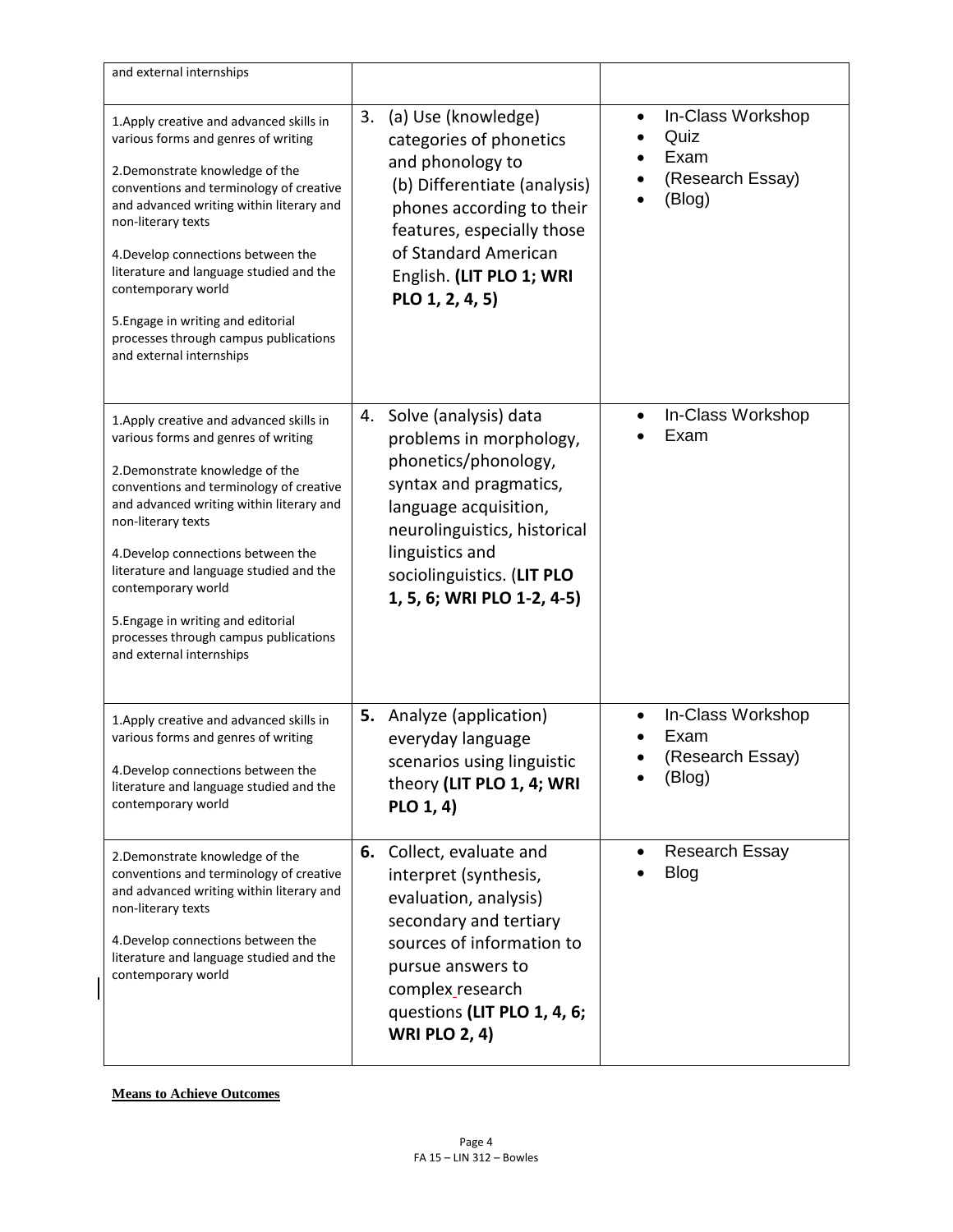- 1. Students are provided with a combination of reading assignments, study questions, quizzes on reading, in-class workshops and associated discussion and exams, and two research projects with feedback to facilitate the course learning outcomes
- 2. Students should devise unique individual study plans for completing the course work to the level of their satisfaction, totaling a minimum of five hours of preparation out of class per week
- 3. Students should plan ahead to complete weekly readings and concept/vocabulary study before online quizzes and in-class workshops
- 4. Students should review all course material—and especially new material—at least once per week and assess realistically which concepts and/or skills they need tutorial or peer assistance help with. Students must be fully aware of what they know and what they do not understand. They must also be activist about their own learning, not waiting for professor or TA to point out such gaps
- 5. Students who faithfully do weekly reviews and follow-ups on problem areas do not need to cram for examinations, which are cumulative
- 6. Students should consult with successful alumni of the course or with the professor about how to study for the course
- 7. Students concerned about their performance on particular assignments or evaluations should make appointments early in the semester to speak with the professor

## III. **PLNU MISSION STATEMENT: To Teach. To Shape. To Send**

Point Loma Nazarene University exists to provide higher education in a vital Christian community where minds are engaged and challenged, character is modeled and formed, and service becomes an expression of faith. Being of Wesleyan heritage, we aspire to be a learning community where grace is foundational, truth is pursued, and holiness is a way of life.

## IV. **LJML DEPARTMENT MISSION STATEMENT**

Welcome to the Department of Literature, Journalism and Modern Languages. Embodying the core values of a Christian liberal arts education in the Wesleyan theological tradition, and focusing on the power of language and story to shape us and our world, the LJML Department and programs will provide students with knowledge, skills, and experiences to equip them to understand, interpret, analyze, evaluate, and create texts as linguistic and/or artistic expressions of diverse human experiences. We value reading, writing, researching, speaking, and discussing as profound means of participating in the redemptive work of God in all of creation. The following document will provide you with the information sources and information guidelines to University and Departmental policies that apply to all courses taken in this Department.

## **PUBLIC DISCOURSE**

Much of the work we will do in this class is cooperative, by nature of the class discussions and general feedback given to written work and/projects; thus you should think of all your writing and speaking for and in class as public, not private, discourse. By continuing in this class, you acknowledge that your work will be viewed by others in the class.

### **INCLUSIVE LANGUAGE POLICY**

Because the Literature, Journalism, and Modern Language department recognizes the power of language, all public language used in this course, including written and spoken discourse, will be inclusive. This standard is outlined by all major academic style guides, including MLA, APA, and Chicago, and is the norm in university-level work.

- **Information from the** *MLA Handbook***:** "Because good scholarship requires objectivity, careful writers of research papers avoid language that implies unsubstantiated or irrelevant generalizations about such personal qualities as age, economic class, ethnicity, sexual orientation, political or religious beliefs, race, or sex." (MLA Handbook, Sections 1.10 and A.3 in the  $7<sup>tn</sup>$  ed.)
- **Information from the** *Chicago Manual of Style***:** "Biased Language—language that is either sexist or suggestive of other conscious or subconscious prejudices that are not central to the meaning of the work—distracts and may even offend readers, and in their eyes makes the works less credible." (Chicago Manual of Style, Section 5.203, p. 233 of the  $15<sup>th</sup>$  ed.)
- *APA Manual*[: http://www.apastyle.org/](http://www.apastyle.org/)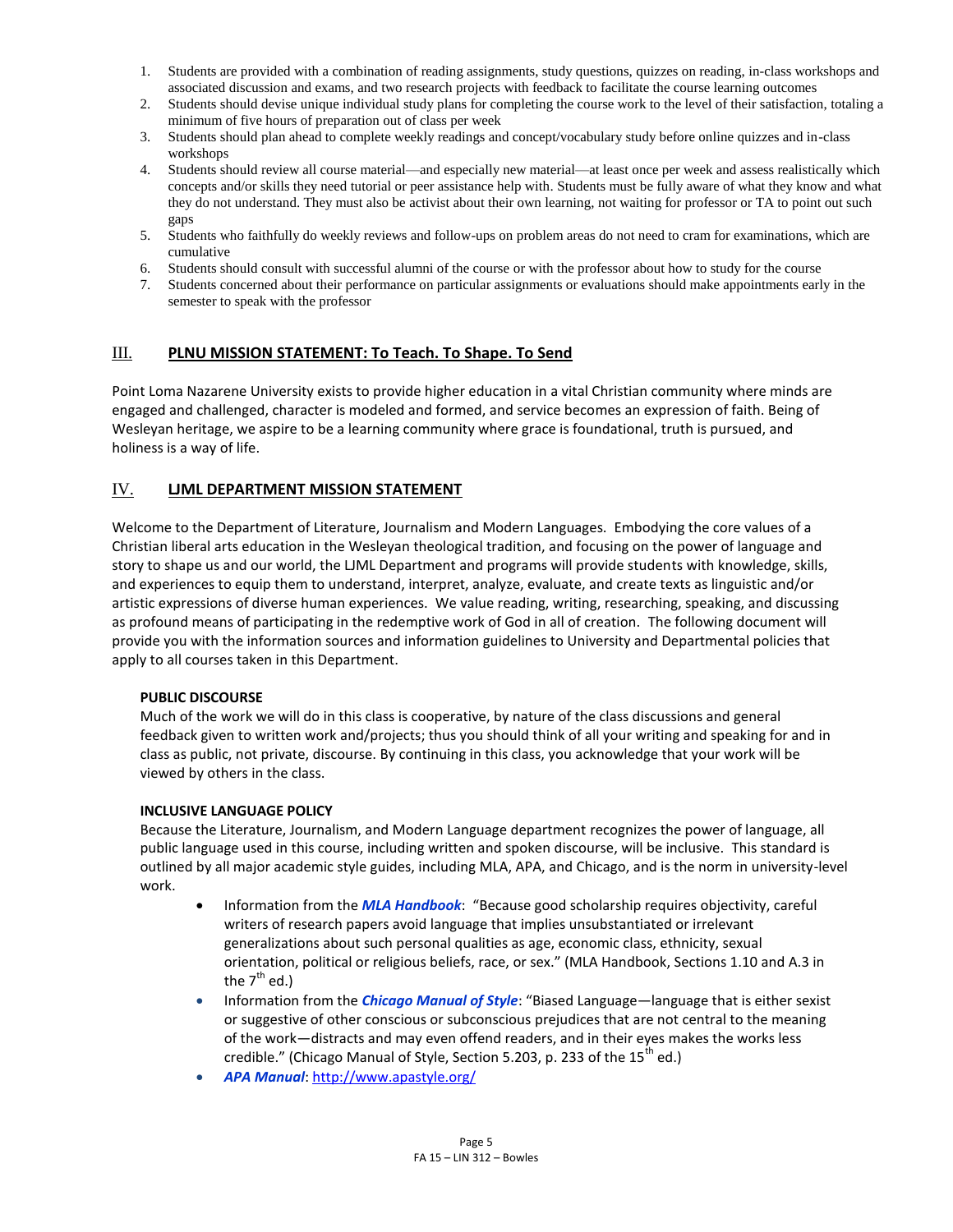*Inclusive Language Handbook: A Practical Guide to Using Inclusive Language* by Don Thorsen & Vickie Becker, Wesleyan/Holiness Women Clergy: [http://www.whwomenclergy.org/booklets/inclusive\\_language.php](http://www.whwomenclergy.org/booklets/inclusive_language.php)

# V. **DIVERSITY STATEMENT**

Point Loma Nazarene University is committed to diversity in the classroom, in its publications and in its various organizations and components. Faculty and staff recognize that the diverse backgrounds and perspectives of their colleagues and students are best served through respect toward gender, disability, age, socioeconomic status, ethnicity, race, culture and other personal characteristics. In addition, the department of Literature, Journalism, and Modern Languages is committed to taking a leadership position that calls for promoting a commitment to diversity in and out of the classroom and in the practices of writing, journalism, and the study of literature.

# VI. **FERPA POLICY (**FERPA stands for Family Educational Rights and Privacy Act)

In compliance with federal law, neither PLNU student ID nor social security number should be used in publicly posted grades or returned sets of assignments without student written permission. This class will meet the federal requirements by (Note: each faculty member should choose one strategy to use: distributing all grades and papers individually; requesting and filing written student permission; or assigning each student a unique class ID number not identifiable on the alphabetic roster.). Also in compliance with FERPA, you will be the only person given information about your progress in this class unless you have designated others to receive it in the "Information Release" section of the student portal. See [Policy Statements](http://catalog.pointloma.edu/content.php?catoid=8&navoid=864) in the undergrad student catalog.

# VII. **ACADEMIC ACCOMMODATIONS**

While all students are expected to meet the minimum academic standards for completion of their courses as established by the instructors, students with special needs may require academic accommodations. At Point Loma Nazarene University, students requesting academic accommodations must file documentation with the Disability Resource Center (DRC), located in the Bond Academic Center. Once the student files documentation, the Disability Resource Center contacts the student's instructors and provides written recommendations for reasonable and appropriate accommodations to meet the individual needs of the student. This policy assists the university in its commitment to full compliance with Section 504 of the Rehabilitation Act of 1973, the Americans with Disabilities (ADA) Act of 1990, and ADA Amendments Act of 2008, all of which prohibit discrimination against students with special needs and guarantees all qualified students equal access to the benefits of PLNU programs and activities.

Students have the right to appeal decisions regarding academic accommodations. In order to provide prompt and equitable resolution, the student must submit a written or verbal statement to the Director of Academic Advising who will conduct the appeal process in consultation with the Vice President for Student Development. [http://catalog.pointloma.edu/content.php?catoid=8&navoid=864#Academic\\_Accommodations](http://catalog.pointloma.edu/content.php?catoid=8&navoid=864#Academic_Accommodations)

# VIII. **ACADEMIC HONESTY**

The Point Loma Nazarene University community holds the highest standards of honesty and integrity in all aspects of university life. Any violation of the university's commitment is a serious affront to the very nature of Point Loma's mission and purpose.

Violations of academic honesty include cheating, plagiarism, falsification, aiding academic dishonesty, and malicious interference.

*Cheating* is the use of unauthorized assistance that results in an unfair advantage over other students. It includes but is not limited to: Bringing and/or using unauthorized notes, technology or other study aids during an examination; looking at other students' work during an exam or in an assignment where collaboration is not allowed; attempting to communicate with other students in order to get help during an exam or in an assignment where collaboration is not allowed; obtaining an examination prior to its administration; allowing another person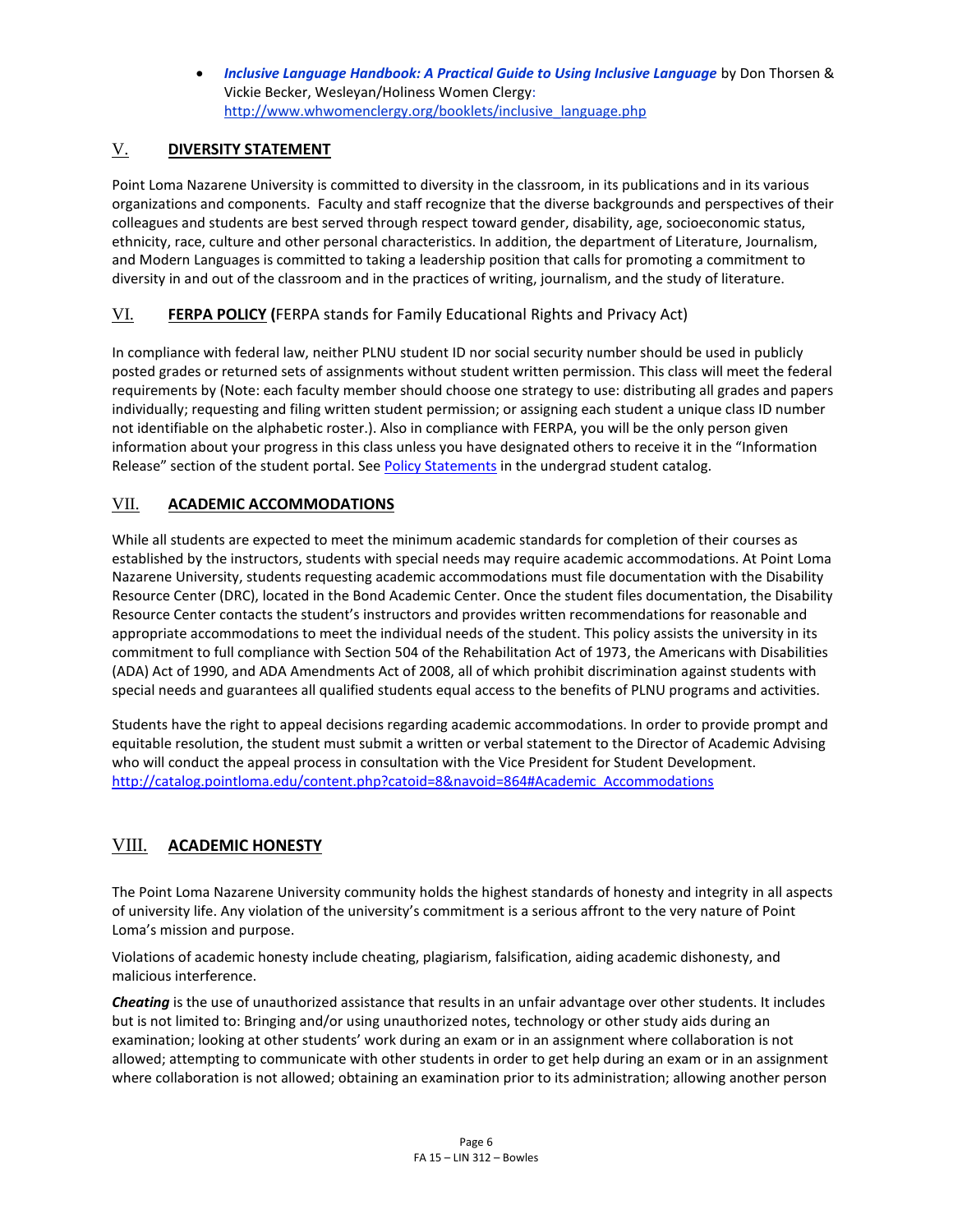to do one's work and submitting it as one's own; submitting work done in one class for credit in another without the instructor's permission.

*Plagiarism* is the use of an idea, phrase or other materials from a source without proper acknowledgment of that source. It includes but is not limited to: The use of an idea, phrase, or other materials from a source without proper acknowledgment of that specific source in a work for which the student claims authorship; the misrepresentation and/or use of sources used in a work for which the student claims authorship; the use of papers purchased online as all or part of an assignment for which the student claims authorship; submitting written work, such as laboratory reports, computer programs, or papers, which have been copied from the work of other students, with or without their knowledge and consent.

*Falsification* is the alteration of information or forging of signatures on academic forms or documents. It includes but is not limited to: using improper methods of collecting or generating data and presenting them as legitimate; altering graded work and submitting it for re-grading; falsifying information on official academic documents such as drop/add forms, incomplete forms, petitions, recommendations, letters of permission, transcripts or any other university document; misrepresenting oneself or one's status in the university.

*Aiding academic dishonesty* is assisting another person in violating the standards of academic honesty. It includes but is not limited to: Allowing other students to look at one's own work during an exam or in an assignment where collaboration is not allowed; providing information, material, or assistance to another person knowing that it may be used in violation of academic honesty policies; providing false information in connection with any academic honesty inquiry.

*Malicious intent* is misuse of academic resources or interference with the legitimate academic work of other students. It includes but is not limited to: removing books, journals or pages of these from the library without formal checkout; hiding library materials; refusing to return reserve readings to the library; damaging or destroying the projects, lab or studio work or other academic product of fellow students.

A student remains responsible for the academic honesty of work submitted in PLNU courses and the consequences of academic dishonesty beyond receipt of the final grade in the class and beyond the awarding of the diploma. Ignorance of these catalog policies will not be considered a valid excuse or defense. Students may not withdraw from a course as a response to a consequence.

### **Response Procedure**

The following response procedure is recommended to faculty who discover a violation of academic honesty:

- 1. Fact-finding: The faculty member should attempt to speak or otherwise communicate informally with the student as a first step.
- 2. Communication of Consequence: Once the violation is discovered, the instructor should send a written communication to the student regarding the incident and the consequences. Instructors can give students an "F" on a specific assignment or an "F" in the course as a consequence of violations of academic honesty.
- 3. Internal Communication: The instructor should send a report of the incident to the department chair or school dean, the college dean, the Vice President for Student Development and the Vice Provost for Academic Administration. The report should include a description of the violation, the action taken, and evidence of the violation. The offical record of the incident is maintained by the Office of the Vice President for Student Development.
- 4. Further action: Prior instances of misconduct under this or other student conduct policies should be considered in determining disciplinary action for a present violation. As the Vice President for Student Development and the appropriate college dean consult, if additional action seems necessary it would be taken after consultation with the reporting instructor and communicated in writing to the student. Depending upon the seriousness of the incident or pattern of incidents, further actions can include probation, suspension or expulsion.

## **Appeal Procedure**

The following appeal procedure should be used by a student who wishes to appeal consequences associated with a finding of academic dishonesty: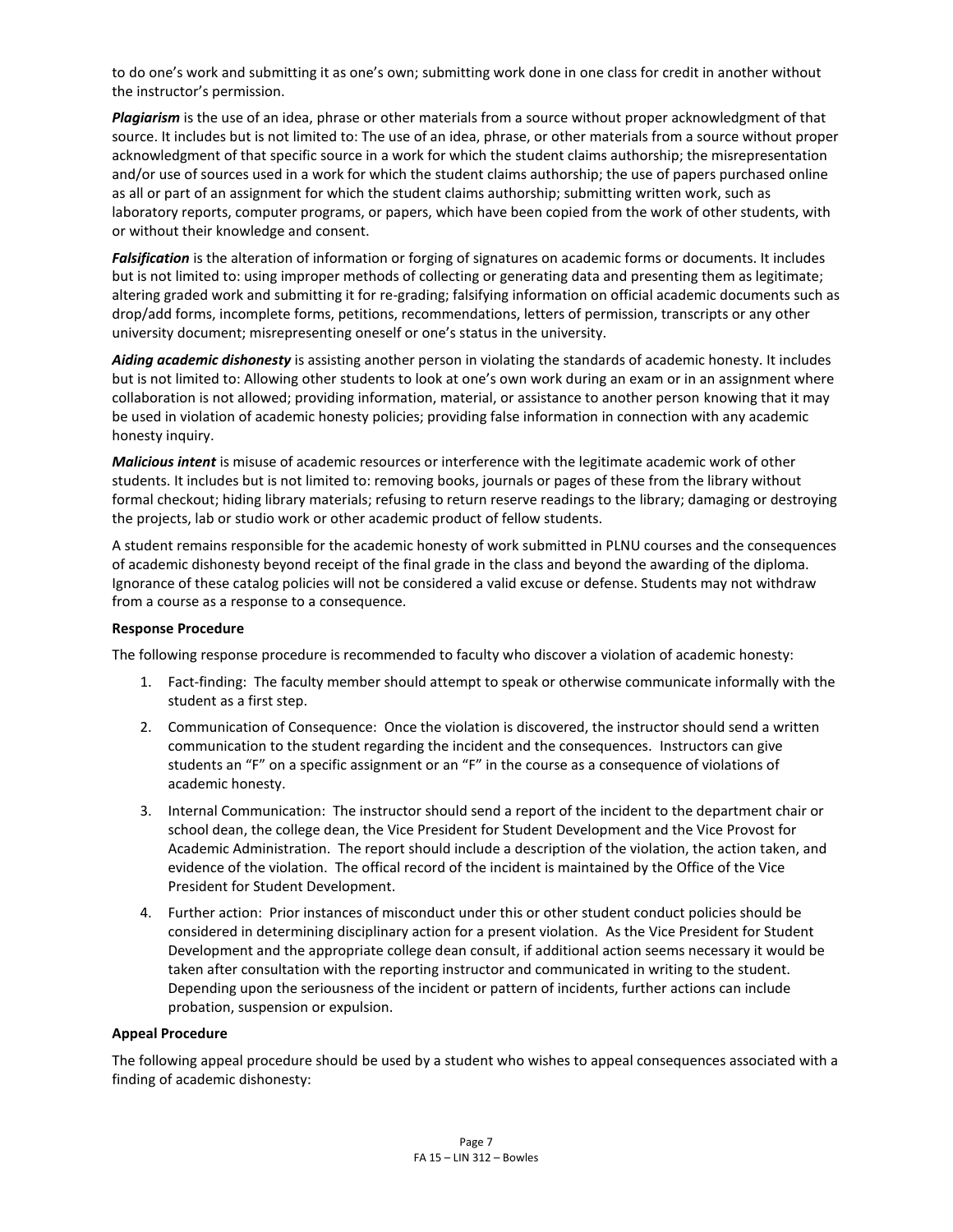- 1. Instructor: The student should present a written appeal of the penalty to the instructor involved. The instructor should respond in writing, with a copy of the response also sent to the department chair.
- 2. Department Chair or School Dean: In the event that satisfactory resolution to the appeal is not achieved between the student and the instructor, the student may submit the appeal in writing to the department chair or school dean, who will review the appeal and send a written ruling to the student and instructor.
- 3. College Dean: Student appeals not resolved at the departmental or school level should be taken to the appropriate college dean for review. The college dean will review the appeal and send a written ruling to the student, instructor and department chair or school dean.
- 4. Administrative Committee: Student appeals not resolved at the college dean level can be submitted to an administrative committee including an academic administrator of the student's choice, the Provost or a designee, the Vice Provost for Academic Administration, and the Vice-President for Student Development or a designee. The appeal decision reached by this committee is final.

[Revision based on review academic honesty policies at Purdue University, University of Notre Dame, Wheaton College, Azusa Pacific University and The University of Rochester. Definitions based on those at The University of Rochester and used by permission.]

[http://catalog.pointloma.edu/content.php?catoid=8&navoid=864#Academic\\_Honesty](http://catalog.pointloma.edu/content.php?catoid=8&navoid=864#Academic_Honesty)

# IX. **LJML ACADEMIC HONESTY POLICY**

The LJML Department deems intellectual and academic integrity critical to academic success and personal development; therefore, any unethical practice will be detrimental to the student's academic record and moral character. Students who present the work of others as if it were their own commit plagiarism. Presenting another's work as one's own includes, but is not limited to, borrowing another student's work, buying a paper, and using the thoughts or ideas of others as one's own (using information in a paper without citation). Plagiarized work will result in a failing grade for the assignment and possibly for the course. In either event, a written report will be filed with the department chair and the area dean. The dean will review the report and submit it to the Provost and the Vice President for Student Development. It will then be placed in the student's academic file.

## **X. MAINTAINING CLASS SCHEDULE VIA ONLINE REGISTRATION**

Students must maintain their class schedules. Should a student need arise to drop a course, they are responsible to drop the course (provided the drop date meets the stated calendar deadline established by the university) and to complete all necessary official forms (online or paper). Failing to attend and/or to complete required forms may result in a grade of F on the student's official transcript.

## XI. **OTHER GUIDES AND EXPECTATIONS**

- *1.* **Attendance**: PLNU professors are generally serious about class attendance. Please read the Class Attendance section of your *PLNU Catalog,* carefully (see link above). If students miss more than 10% of class meetings (approx. 4 for a MWF course and 3 classes for a TR course), faculty members may file a written report that may result in de-enrollment from the course. If you miss more than 20% of class meetings (approx. 8 for a MWF course and 6 classes for a TTH course), you may be de-enrolled without notice. Serious students keep track of their number of absences (including arriving late and leaving class early = one-third absence per incident) and are not absent for frivolous reasons. De-enrollment may have serious consequences on residence, athletic, and scholarship requirements; it may also necessitate a reduction or loss in your financial aid.
- *2.* **Final Examinations** are the culminating learning event in a course, and they are scheduled to take into account all the different courses and departments across the university. The exam schedule varies from year to year. The final examination schedule is posted on the Class Schedules site. You are expected to arrange your personal affairs to fit the examination schedule. In the rare case that you may be scheduled for more than three (3) final examinations on the same day, you may work out an alternate time for one of your exams with your professors. This is the only university-sanctioned reason for taking a final exam at a time other than the officially scheduled time for the exam. Please confirm your final examination schedule the first week of classes, and schedule those exam times into your daily planners and calendars now. If you find that your final exam schedule is the one described above, please meet with your professors as soon as possible so that they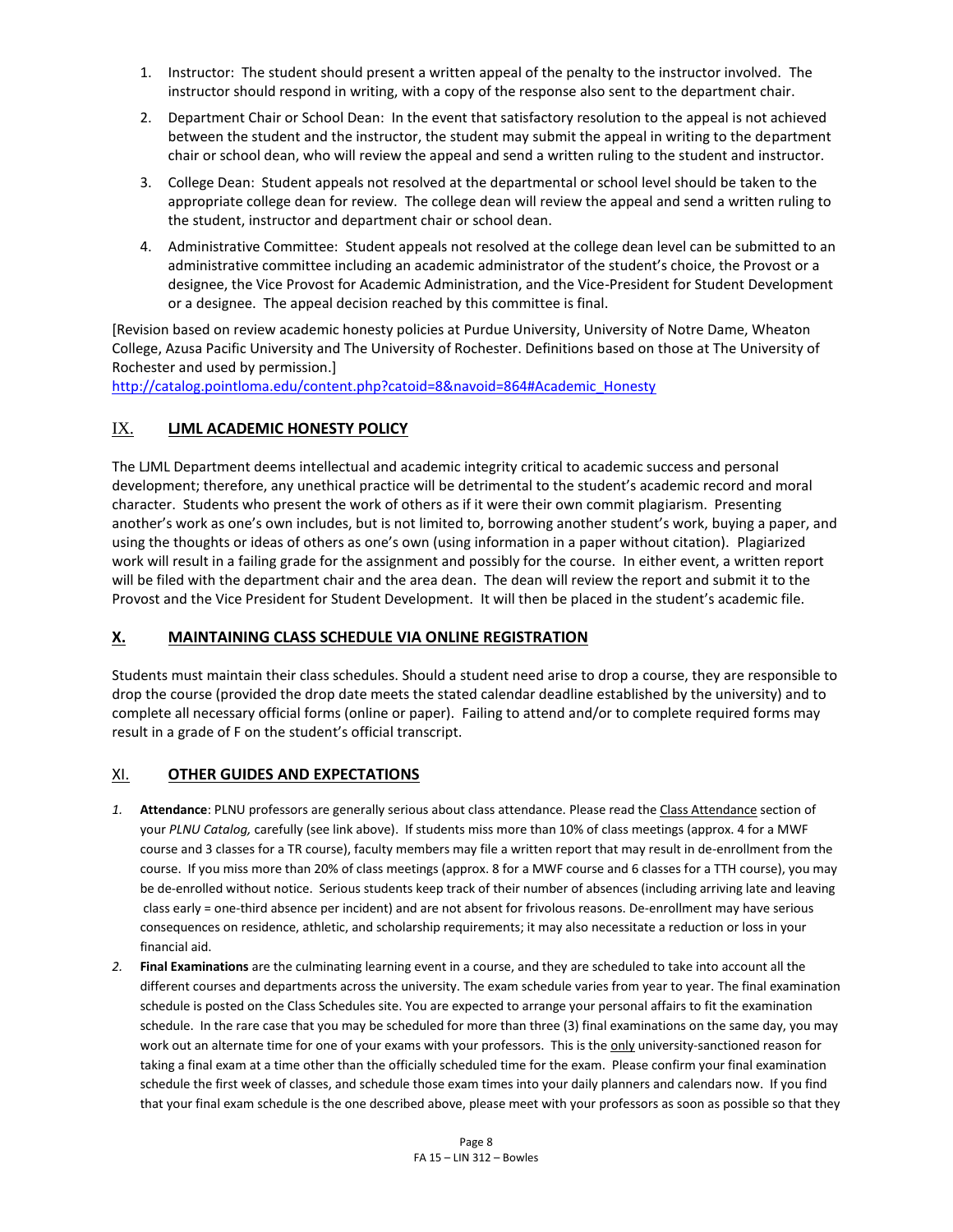may help you to make alternative arrangements for taking your exams. Department chairs/school deans and college deans need not be involved in the process of making this accommodation.

### 3. **Class Sessions, Preparation, Assignments, and Technology**:

If you wish to use your laptop during class for note-taking, you need to inform the professor on Day One. If you are using an electronic reader (Kindle, Nook, etc.), please let me know and have no other "file" open on your electronic device other than the class text/reading and related sites.

- a. All other electronics must be muted or turned off for the entire class period.
- b. Completion of all assignments is required, and passing the course will be difficult without doing so. Readings and written responses must be prepared in advance of the date scheduled/due and of sufficient length and quality to meet the assignment's requirements and intents. Missed work (quizzes and written responses) may be made up seldom, only in truly extenuating circumstances and only if you and I have had a timely conversation about your situation. No make-up work will be given routinely for missed work.
- c. Late assignments will not be accepted either in person, by delivery, or in my mailbox (unless you and I have communicated prior to the deadline about extenuating circumstances).
- d. It is your responsibility to see to it that I receive your work on time.
- e. Always keep multiple hard copies or soft (digital) copies (on flash drives, e.g.) of your work on hand so that you can provide duplicate copies if needed.
- f. Handwritten assignments are never acceptable except for in-class workshops (unless otherwise specified).
- g. You may be requested to attend office hours with the professor if a need arises.
- 4. **Classroom Decorum**: Please manage your electronic devices appropriately and with consideration for others—see a & b above. Please dress in appropriate academic attire out of consideration for others in our class. And please conduct yourself with enthusiasm but appropriateness for the classroom. I do reserve the right to ask you to leave the classroom if I believe your attire or behavior to be offensive and/or an obstacle to a positive learning and teaching environment.
- 5. **Extenuating Situations & Grades**: No "Incomplete" grades will be assigned unless extenuating circumstances (e.g., death in the family, automobile accidents, hospitalization) prevail. If you find yourself in such a situation, please contact me immediately. Do not wait. Also please submit any necessary and valid documents to help clarify and document your situation (e.g., doctor's letter on letterhead, funeral service program, police report, etc.). I am happy to help you in these difficult situations as best I can.
- 6. **Challenges to grading** should be submitted in writing via email within one week after the assignment/quiz/essay/etc has been evaluated and posted, and, regarding the course grade, within a month of the semester's end. Please wait at least twenty-four hours before filing a challenge; things often look different in the light of a new day or after a conversation with a trusted person. If you receive no response to a challenge, follow up with a "touching base" conversation with the professor two or three days later.
- 7. **A ringed binder** is recommended for organization of hard copies either distributed in class or created by you. Tabbed organizers for such binders may be purchased in the bookstore. Except for handouts, items used for In-class Workshops, exams, a few readings and the initial printed Schedule of Assignments, most business will be conducted via Canvas and email.
- 8. The professors' **office hours** are normally posted at their office doors, at the top of this syllabus, and on the course website in Eclass (See Course Information or Syllabus). Occasionally I have to be away during those hours, but in those cases I try to leave a note on my door or post an alert in Canvas Announcements. It is generally best to call ahead and make an **appointment** or to ask following class for an appointment time unless you simply want to pop in for a quick question and answer. Mentioning the purpose of the meeting also helps me better prepare to help you.

## **XII. Textbooks**

Primary Text:

Fromkin, Victoria; Robert Rodman; and Nina Hyams. *An Introduction to Language*, 10th ed. Boston, MA: Wadsworth, 2014: **ITL**

#### Secondary Text:

Linguistics Department, Ohio State University *Language Files,* 11th ed. Columbus, OH: Ohio State University Press, \_\_\_\_. **LF**

### XIII. **Other Materials Needed**

- *Lined loose-leaf* **filler paper** (consider asking for high-percentage recycled fiber). Do **not** use paper ripped from a spiral note book
- High quality blank white paper if you own a printer or use a friend's (please request recycled paper). Double-siding is good for the environment and acceptable here if the black ink does not bleed through
- **Pens, pencils and highlighters, including a color (other than black/blue) pen editing practice and** for peer-review marking of hard copy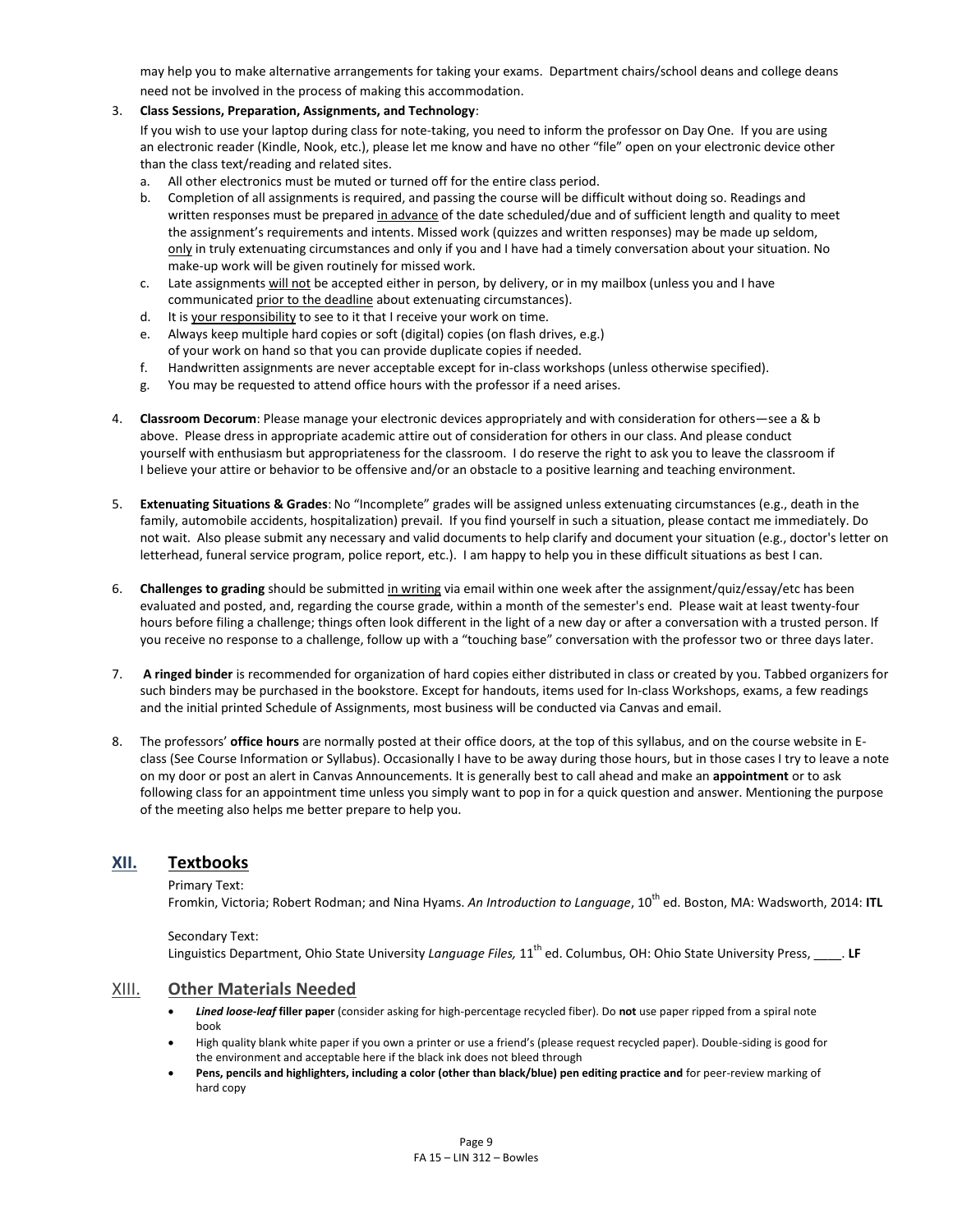- **Access to a word processor (Microsoft WORD is the standard program) and printer for most out-of-class assignments. Do not post files of your essays and other writing in any other software program. The suffix for your file should be .doc or (preferred) .docx**
- For best results, **access Canvas by using Google Chrome as your browser**
- **Plan now to use this professor's template for taking notes in Microsoft Word**
- Stapler and staples and perhaps metal clamps (NO paper clips, please)
- **A loose-leaf three-ringed binder notebook with tabbed dividers for organizing In-class handouts**

**UNIVERSITY POLICIES:** [\(http://www.pointloma.edu/experience/academics/catalogs/undergraduate-catalog/point](http://www.pointloma.edu/experience/academics/catalogs/undergraduate-catalog/point-loma-education/academic-policies)[loma-education/academic-policies\)](http://www.pointloma.edu/experience/academics/catalogs/undergraduate-catalog/point-loma-education/academic-policies)

## **XIV.Guide for the Student of LIN 312**

Students in LIN 312 should *actively pursue* their education in introductory general linguistics. Such a role is far different from the lifestyle of the average student who merely takes notes in class and reads the textbook but fails to *grapple deeply* with the subject matter in weekly student-initiated review sessions, following up with questions directed to the professor. You must *intend* to do well and then invest the level of focus and thoroughness that are necessary! The theoretical nature of the class requires a new way of thinking about language.

Alumni of this course recommend that, in planning for study and work schedules, you free up more time than usual to **study for this three-unit course**. More *time and energy* are required because of the technical nature of the course, because most students are not familiar with "a linguistic point of view," and because an introductory course in this discipline requires a rather steep learning curve. But the professional rewards can be great. The State of California is requiring its public school teachers to know increasingly more about linguistics in general and about language acquisition and development in particular so that teachers may analyze language difficulties and help their students move toward proficiency in the majority language (English). In additional to the more obvious professional connection of linguistics to teaching, there is a strong connection between linguistics and other professions that depend on writing, editing, and public speaking. A PLNU journalism alumnus recently said it is the journalist with a linguistics background--one who can do editing knowledgably--who is seriously considered for professional advancement.

Sometimes the **office hours** posted at the professor's door are limited and do not fit the student's schedule. It is helpful for the student to email a request for an appointment 1-4 days before it is needed. Requests may also be made after class.

#### **Proper physical presentation of assignments**

Students should not submit loose sheets of paper, assignments enclosed in plastic covers, or multiple pages that are paper-clipped or dog-eared. Paper clips promptly fall off when a stack of papers is handled, and dog-ears are inappropriate in the university or the workplace. Use staples for multi-page submissions. If you do not own a **stapler**, buy one. Small metal clamps are preferable to paper clips. Be sure, also, to label each assignment either top left with your name, the date of submission, the professor's name and the course prefix and number, as well as the **identifying** *label of the assignment* itself. Multiple-paragraph writings deserve your **original title** (in addition to the assignment label with the date and your name). Essays and other short writings done outside class should be typewritten and multi-paragraph writings should be double-spaced both within and between paragraphs. (Note that industry standard [please use], Microsoft Word, tends to leave too much space between paragraphs unless you tell the program not to do so). Any submissions (in-class workshop and examination) that are handwritten must be easily legible. Multi-page manuscripts such as the research paper will be submitted digitally via Canvas. All manuscripts should present a running header (top right) that includes your last name and the (automatic) number of the page.

#### **Mobile Phone, Email & Canvas**

You are responsible for checking your *PLNU email account* and *Canvas* (**Google Chrome**, preferred browser) regularly for electronic messages from me (and sometimes from your classmates). You will be asked to share your mobile phone number with the professor, to be used in cases of emergency. You are fully accountable for all course material, announcements, communications that are distributed via email and *Canvas*; and I will send messages only via these sites. Be certain that the topic of each email message can be determined by reading the subject line that you assign to every message. Start the subject line of each email message to the professor with **LIN312** for easy, quick identification. Then follow the course number with a word or phrase that adequately labels the purpose of the message. Please let me know if you encounter technical problems, especially with Canvas. You may also contact ITS or go to a computer lab.

**Questions about** individual grades or **a student's progress** should be made directly to the professor via email or in person. Usually the professor will want at least a day to prepare a response.

**Exams** will be based on material and skills covered in class and in assigned readings. Items for evaluation are often application questions,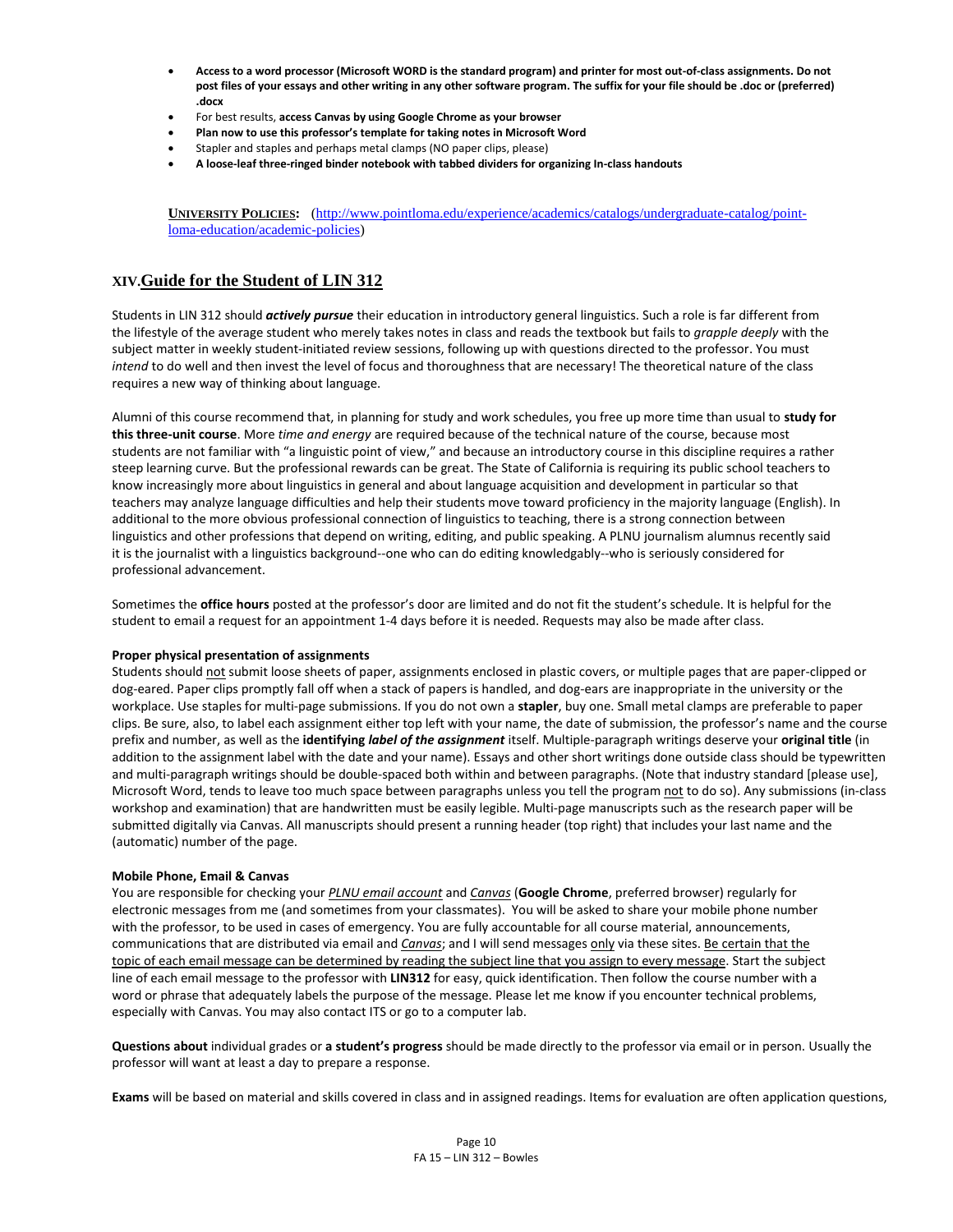requiring the use of information and skills rather than merely a regurgitation of the facts. Most of examination content will address factual and theoretical content and vocabulary not explicitly reviewed in class but presented and explained only in the assigned readings (a few of which—handouts or postings in Canvas—may not have been listed in the advance tentative schedule). At any point in the semester, material covered earlier may reappear in assignments, quizzes, and exams. (The skills portion of the course is cumulative and developmental.) Enter exam dates on your calendar at the beginning of the semester, and do not expect special early proctoring of exams to facilitate student travel plans for reasons other than emergencies. **Quizzes** cover mainly the readings due on the day the exam is due, but they may refer back to earlier concepts covered in earlier readings.

#### **In-Class Workshops**

The purpose of the usual class session is to practice and apply the concepts of the recent readings. This process will frequently offer opportunities to clarify concepts and procedures. From time to time supplementary materials that broaden or deepen the scope of the readings will be introduced in Workshop. It is assumed for the most part that readings guided by study questions and vocabulary study and quizzed online will prepare students for further engagement in the classroom workshops. Supplementary materials sometimes are included in examinations. Occasionally **mini-lectures** will address new material that you have read about for that class session and will move beyond the readings. Thorough students negotiate a **reciprocal relationship** with one or more peers in the class whereby they help each other with class workshop note-taking and sharing when the peer must be absent. Missed in-class workshops cannot be made up, but enterprising students and their empathetic peers can often fill that gap adequately.

Up to twenty-three (23) handwritten **workshop** worksheets, along with the student's level of engagement with the professor and with peers during workshops will determine workshop scores. Sheets must be submitted at the end of the workshop, unless otherwise directed. The lowest workshop score will be dropped. (It is not wise to miss all or part of a class session simply to complete and submit a perfect assignment due that day—or to take full advantage of the opening of a registration portal for the next semester.) Selected portions of workshop worksheets will be marked qualitatively. Others will be marked only quantitatively.

Please **label all manuscript assignments** clearly with the label of the assignment and the date of submission. About ninety percent of the **vocabulary** in introductory linguistics will be the boldface terms in the main textbook. Students may ask for a supplementary list before each exam. Students are expected to be able to compose originally-worded, terse definitions based on their reading. Sometimes examples of the phenomenon named by the term will also be requested.

**Name Essay:** The essay that results from each student's exploring several of his/her family/given names requires the student to use and cite a number of etymological sources in print and on line. The essay is meant to be part hard research and part whimsical speculation. An example paper will be offered online.

**Research Project:** The purpose of the research project is to get students out of the classroom and into the field (optional) and library and the Internet to search in-depth for research-based answers to questions that are difficult to answer or that are seldom addressed in the linguistics research literature. Students should clearly build their research projects on core theoretical material coming from the main textbook and from the professor's lectures and optionally from other sources. The research project may be at its core either **field or library** based. A field-based project normally (but not always) involves a minimum of 20 hours of service learning and observation on the site to be negotiated with the professor (does not include travel time), serving under a primary supervisor, requiring **a reflective journal** of at least 2,500 words, and an essay that draws on (a) reflection and (b) specific observation (as voyeur and auteur) as well as insight from (c) at least two sources not already read for the course, as well as (d) the other LIN 312 studies to write a thesis-controlled essay of insight. The field-based project must cite at least one print and one on-line source and include them in the 1,250-word essay's bibliography. The library-based project must cite at least three print and three on-line sources (not already read for the course) and include them in the 3,000-word essay's annotated bibliography. Please note that—as in the field-based paper—in the library-based project it is important that an original thesis control the development of the analytical discussion throughout the paper. Several stepwise assignments from topic (linguistic issue) to finished manuscript allow for professor's feedback and some peer review.

**Posting and Calculation of Grades:** Scores will be posted in Canvas, which will be the official grade book of the course. Course estimates at mid-term will be posted in the mypointloma Portal. Lowest scores are not so labeled and excluded from calculation until after the last item of that category has been posted: in this course, Online Quizzes and In-class Workshops.

**Borderline course grades are** determined by a combination of class participation, attendance, and the grade trend in the second half of the semester. If you have an energetic, take-control approach, steady participation in discussion and group activities, and no more than two absences for the semester, you can expect to be increased a point to the next grade category.

#### **Grading**

The **point distribution** in the course will be approximately as follows:

| <b>Weights of Semester Course Grade</b> |            |                           |
|-----------------------------------------|------------|---------------------------|
| Categories                              | Percentage | <b>Your Points Earned</b> |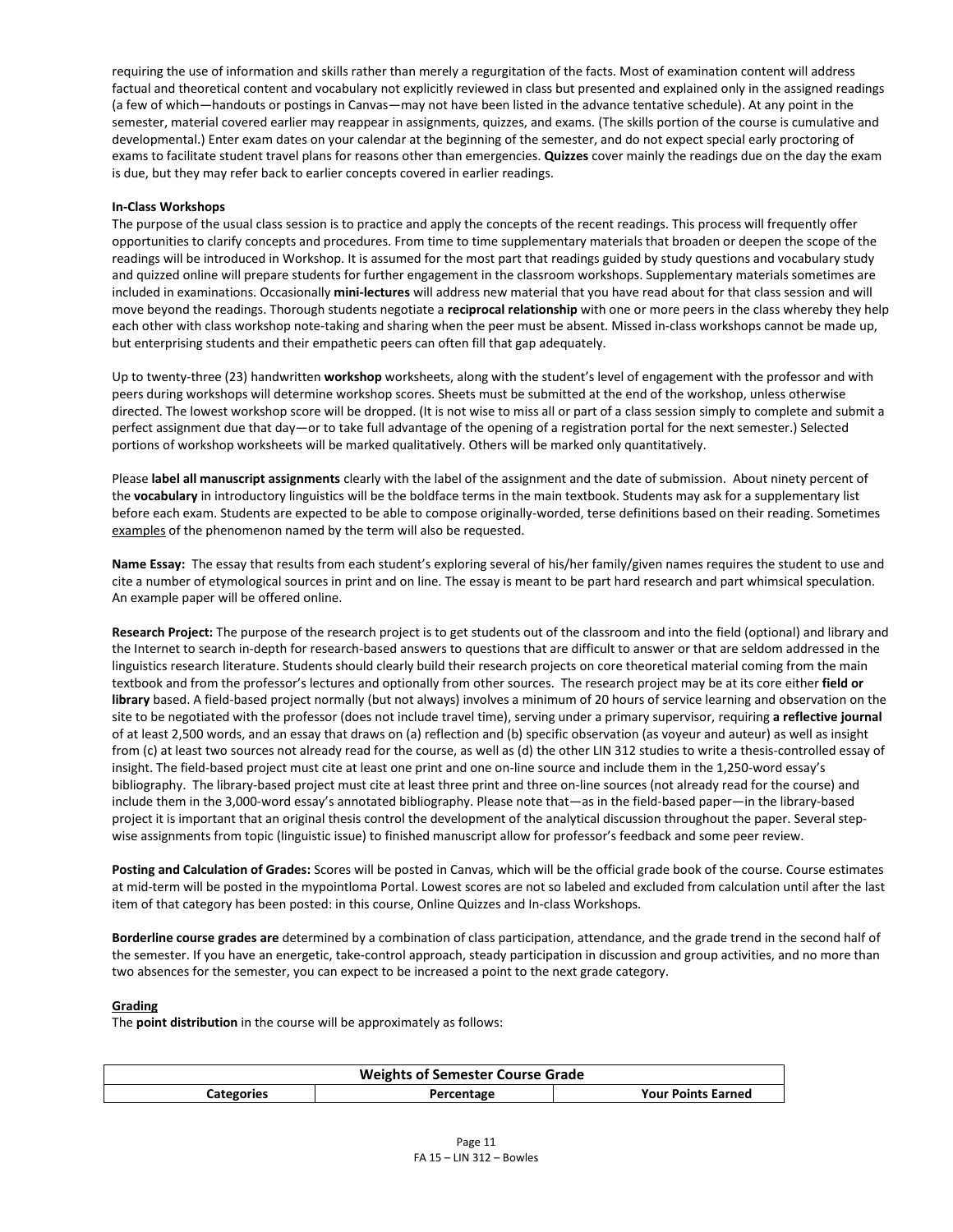| Quizzes                            | 20  |  |
|------------------------------------|-----|--|
| Workshops                          | 10  |  |
| Exams                              | 40  |  |
| <b>Research Components in Blog</b> | 30  |  |
|                                    | 100 |  |

| Grading                                                                                                                               |                                                 |                           |  |
|---------------------------------------------------------------------------------------------------------------------------------------|-------------------------------------------------|---------------------------|--|
| Assignments                                                                                                                           | <b>Point Value</b>                              | <b>Your Points Earned</b> |  |
| Online Quizzes on reading                                                                                                             | 30 points each<br>(modular, the lowest dropped) |                           |  |
| In-Class Workshops                                                                                                                    | 10 each<br>(modular, the lowest dropped)        |                           |  |
| Three Comprehensive Exams                                                                                                             | 100 each                                        |                           |  |
| Respondents to Research<br>Presentations (Final Exam<br>session)                                                                      | 15 points                                       |                           |  |
| <b>Research Blog</b><br>(Each student<br>should respond thoughtfully to two<br>peers in each blog; must ensure<br>coverage of class.) |                                                 |                           |  |
| Name Essay (Blog 1)                                                                                                                   | 50 points                                       |                           |  |
| Research Question,<br>Hypothesis w/ 2 annotated<br>source citations (Blog 2)                                                          | 10                                              |                           |  |
| Problem/Issue, Research<br><b>Question &amp; Rationale</b><br>w/ 4 annotated source<br>citations (Blog 3)                             | 10                                              |                           |  |
| Book Report with Team (Oral,<br>w/ Prezi or<br>PowerPoint) (Blog 4)                                                                   | 30                                              |                           |  |
| Annotated Bibliography (Blog 5)                                                                                                       | 10                                              |                           |  |
| Revised RQ, Thesis, Point<br>Outline to 2 <sup>nd</sup> level<br>(Blog 6)                                                             | 10                                              |                           |  |
| Draft Research Essay w/<br>RQ, Thesis, Outline &<br>Annotated<br>Bibliography (Blog 7)                                                | 100                                             |                           |  |
| Oral Presentation w/<br>PowerPoint or Prezi<br>(Blog 8)                                                                               | 50<br>(Examination points)                      |                           |  |
| <b>Revised Research Essay w/</b><br>RQ, Thesis, Outline                                                                               | (updated 100 from draft                         |                           |  |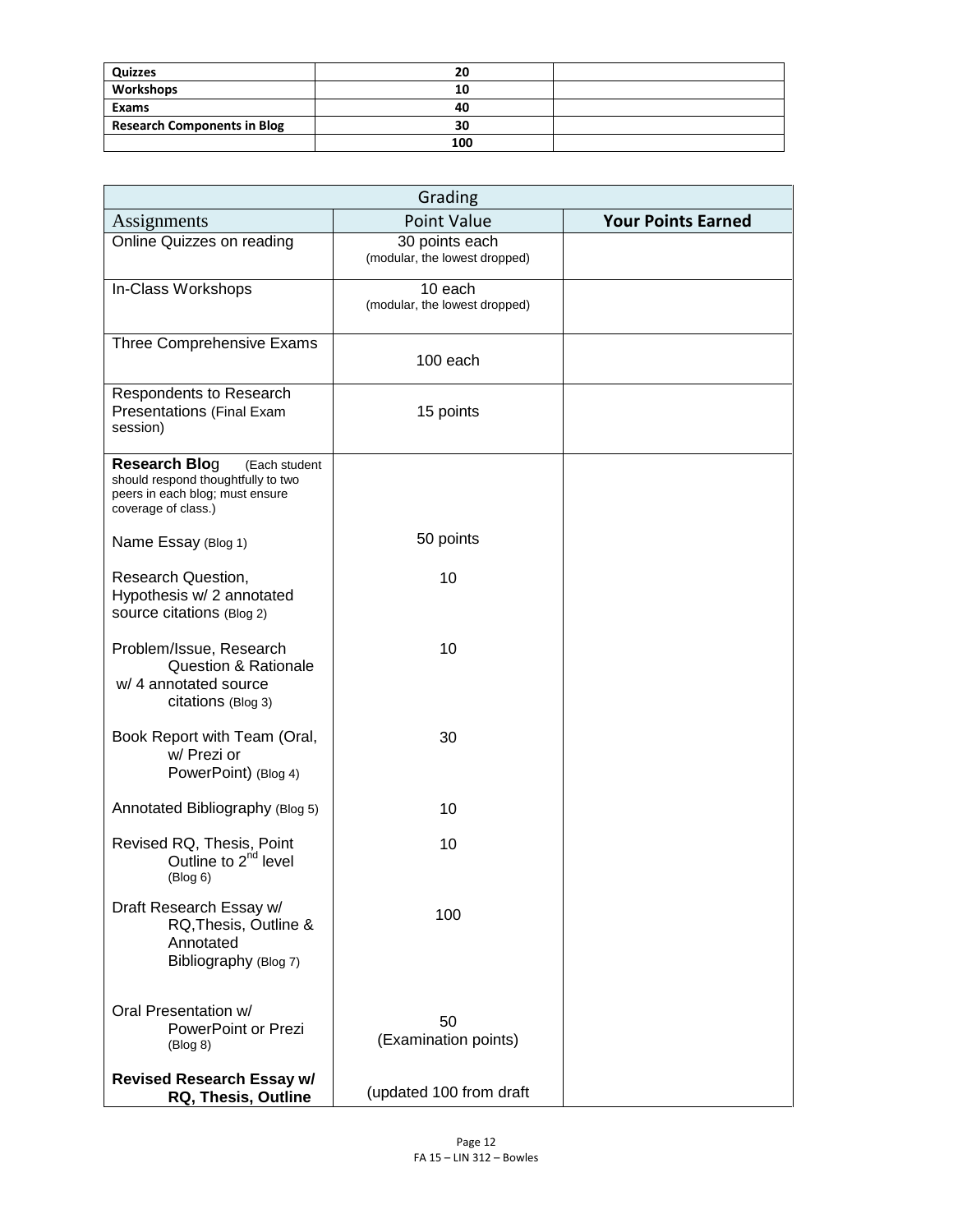| & Annotated Bibliog | above) |
|---------------------|--------|
| Blog 9)             |        |

### **Grade range equivalencies**:

| A            | 93-100 Percent |
|--------------|----------------|
| $A-$         | 90-92          |
| $B+$         | 89-88          |
| B            | 87-83          |
| $B -$        | 82-80          |
| $C+$         | 79-78          |
| $\mathsf{C}$ | 77-73          |
| $C-$         | 72-70          |
| $D+$         | 69-68          |
| D            | $67 - 63$      |
| D-           | 62-60          |
| F            | Below 60       |

Last Updated: 9/2/15

## **TENTATIVE SCHEDULE OF ASSIGNMENTS & MEETINGS LIN 312 – FA 15 – Bowles – 9:30-10:45 TR – BAC 102**

| <b>Class Meetings</b><br>and Topics                                              | Online<br>Quizzes,<br>In-class<br>Exams                                          | <b>Research Due</b><br><b>In-class Emphasis</b>                                                                                                                                                                                                                                                                                                                                               | <b>Readings Due</b>                                                                                               |
|----------------------------------------------------------------------------------|----------------------------------------------------------------------------------|-----------------------------------------------------------------------------------------------------------------------------------------------------------------------------------------------------------------------------------------------------------------------------------------------------------------------------------------------------------------------------------------------|-------------------------------------------------------------------------------------------------------------------|
| Week <sub>1</sub>                                                                |                                                                                  | Getting to know each other, the Course, & the Subject Area<br>What is a scientific definition of language and what is linguistics?<br>What makes a good research project?                                                                                                                                                                                                                     |                                                                                                                   |
| R 9/3<br>Introductions;<br><b>Talking about</b><br>possibilities for<br>research |                                                                                  | Introductory lecture on Language and<br>Linguistics<br><b>Book Team Assignments</b>                                                                                                                                                                                                                                                                                                           | LF 1.4 "Design<br>Features of<br>Language (17-23)<br>$(0.5$ hr minimum)                                           |
| Week 2                                                                           | Why do we consider signing as a language?<br>What library sources are available? |                                                                                                                                                                                                                                                                                                                                                                                               |                                                                                                                   |
| T 9/8<br><b>Module 1: Nature</b><br>of language<br>Study of<br>linguistics       | Online Q1<br>due 8:30AM<br>(available 24 hr<br>ahead)                            | <b>Workshop 1</b> in class<br>Guest Mini-Lecture: Prof. Wanda Gailey on<br>Sign Language as legitimate linguistic system                                                                                                                                                                                                                                                                      | ITL Ch 1 "What is<br>Language?" ITL (1-<br>32)<br>LF 1.5 "Language<br>Modality" (24-29)<br>$(1.5 \text{ hr min})$ |
| R 9/10<br>Finding excellent sources<br>of info in linguistics<br>research        | Library<br>Instruction<br>Ryan Library,<br>202                                   | Due in class, individually: Hard copy of $4(+)$<br>issues/problems in linguistics in which you have<br>significant interest. Please rank order the items<br>(Blog 4: On the appointed day, an Oral Report will<br>be made by your Book Report Team, illustrated by a<br>Prezi or PowerPoint, which must be linked/attached to in<br>your Blog 4 12 hr before the oral report. In Blog 4, each |                                                                                                                   |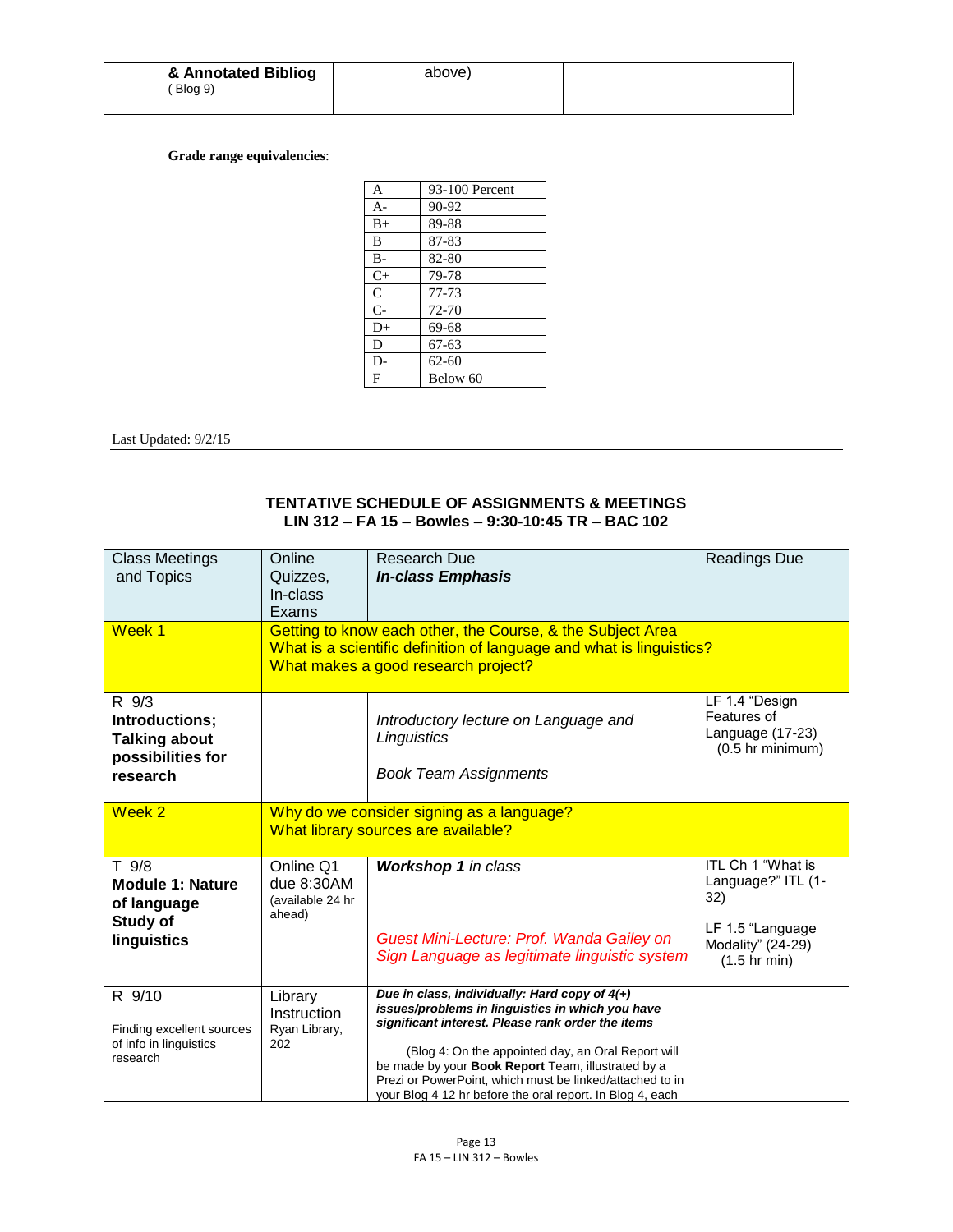| Week 3                                             |                                                       | student peer must respond to at least five book team<br>postings.)<br>(Planning, creating & editing visuals, rehearsing oral<br>presentation alone and with partner: 2.5 hr minimum per<br>student)<br>What do we know about the structure of words?<br>What have we learned about the linguistic dimensions of our names?                                                                                                                                                                                                                                                                                                                                                                                                                                                                              |                                                                                                                                                    |
|----------------------------------------------------|-------------------------------------------------------|---------------------------------------------------------------------------------------------------------------------------------------------------------------------------------------------------------------------------------------------------------------------------------------------------------------------------------------------------------------------------------------------------------------------------------------------------------------------------------------------------------------------------------------------------------------------------------------------------------------------------------------------------------------------------------------------------------------------------------------------------------------------------------------------------------|----------------------------------------------------------------------------------------------------------------------------------------------------|
| T 9/15<br>Module 2:<br><b>Morphology</b>           | Online Q2<br>due 8:30AM<br>(available 24 hr<br>ahead) | <b>Workshop 2</b> in class                                                                                                                                                                                                                                                                                                                                                                                                                                                                                                                                                                                                                                                                                                                                                                              | ITL Ch <sub>2</sub><br>"Morphology: The<br>Words of Language"<br>$(33 - 75)$<br>LF 4.2<br>"Morphological<br>Processes" (157-<br>164)<br>(2 hr min) |
| R 9/17<br>(Morphology,<br>continued)               |                                                       | Blog 1: Name Essay. Please post essay attached to<br>Blog 1. In the text box of Blog 1, reflect on the research<br>and writing in a paragraph that gives among other things<br>a linguistic insight you learned in the process. Due<br>8:30AM.<br>$(2 \text{ hr min})$<br>Each student peer will respond substantially in<br>content-but succinctly and briefly--to at least three<br>name essays (ensuring that there are a similar number<br>of responses to all students). Begin each peer response<br>with the name of the student whose blog you are<br>responding to. Honest questions (e.g., What do you<br>mean by ) and humble suggestions (e.g., You might<br>consider saying something like ) are always<br>appropriate. Due 8:30 AM Sat, 9/19.<br>$(0.5$ hr min)<br>Follow-up to Workshop 2 |                                                                                                                                                    |
| <b>Class Meetings</b><br>and Topics                | Online<br>Quizzes,<br>In-class<br><b>Exams</b>        | <b>Research Due</b><br><b>In-class Emphasis</b>                                                                                                                                                                                                                                                                                                                                                                                                                                                                                                                                                                                                                                                                                                                                                         | Readings Due                                                                                                                                       |
| Week 4                                             |                                                       | How are words ordered to make utterances?<br>In what directions would we like to go in our research projects?                                                                                                                                                                                                                                                                                                                                                                                                                                                                                                                                                                                                                                                                                           |                                                                                                                                                    |
| $T$ 9/22<br><b>Module 3: Syntax</b>                | Online Q3<br>due 8:30AM                               | <b>Workshop 3</b> in class                                                                                                                                                                                                                                                                                                                                                                                                                                                                                                                                                                                                                                                                                                                                                                              | ITL Ch 3 "Syntax:<br>The Sentence<br>Patterns of<br>Language" (76-138)<br>LF 5.5 "Constructing<br>a Grammar" (222-<br>229)<br>(3 hr min)           |
| R 9/24<br>(Syntax, continued)<br>A preview to Exam |                                                       | Blog 2: Research Question, Hypothesis w/ 2<br>annotated source citations in good MLA or APA format<br>(specialized encyclopedia article and scholarly journal<br>article preferred). Annotations say why a source is of<br>high quality or appropriateness. Due 8:30AM.<br>$(1.5 \text{ hr min})$<br>Each student peer will respond substantially in<br>content-but succinctly and briefly--to at least three                                                                                                                                                                                                                                                                                                                                                                                           |                                                                                                                                                    |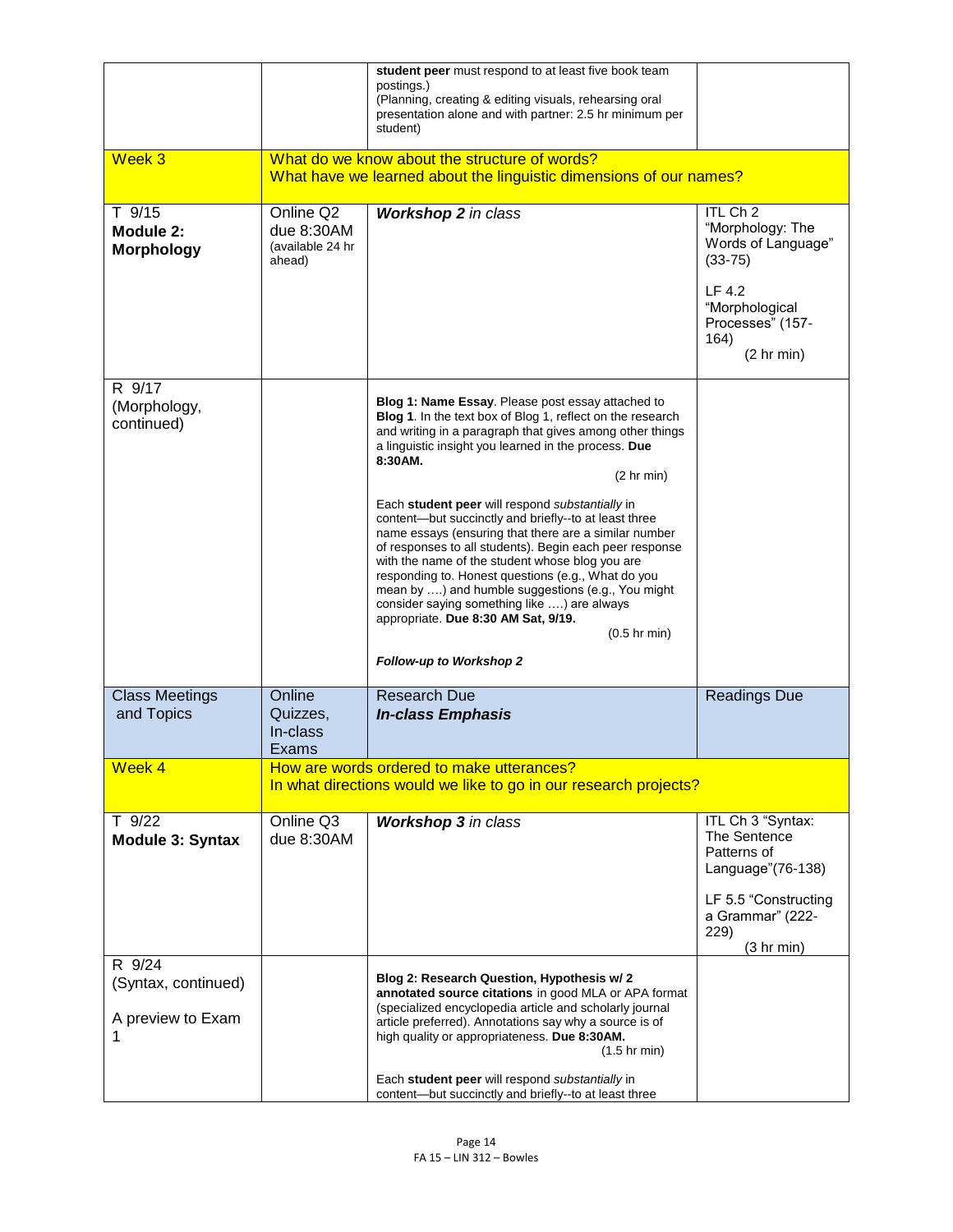|                                                                    |                                                                                                                    | peers' Blog 2 original posts (ensuring that there are a<br>similar number of responses to all students). Begin each<br>peer response with the name of the student whose blog<br>you are responding to. Honest questions (e.g., What do<br>you mean by ?) and humble suggestions (e.g., You<br>might consider saying something like ) are always<br>appropriate. Due 8:30 AM Sat, 9/26.<br>$(0.5$ hr min)<br>Follow-up to Workshop 3                                                                                                                                                                                                                                                                                                                                                                                                                                                                                                                                                                                                                                                                                                      |                                                                                                                                                   |
|--------------------------------------------------------------------|--------------------------------------------------------------------------------------------------------------------|------------------------------------------------------------------------------------------------------------------------------------------------------------------------------------------------------------------------------------------------------------------------------------------------------------------------------------------------------------------------------------------------------------------------------------------------------------------------------------------------------------------------------------------------------------------------------------------------------------------------------------------------------------------------------------------------------------------------------------------------------------------------------------------------------------------------------------------------------------------------------------------------------------------------------------------------------------------------------------------------------------------------------------------------------------------------------------------------------------------------------------------|---------------------------------------------------------------------------------------------------------------------------------------------------|
|                                                                    |                                                                                                                    | A preview of Exam 1                                                                                                                                                                                                                                                                                                                                                                                                                                                                                                                                                                                                                                                                                                                                                                                                                                                                                                                                                                                                                                                                                                                      |                                                                                                                                                   |
| Week 5                                                             |                                                                                                                    | How does language make meaning?<br>What rules govern the way we engage each other with language?<br>How well can you explain what you are learning?                                                                                                                                                                                                                                                                                                                                                                                                                                                                                                                                                                                                                                                                                                                                                                                                                                                                                                                                                                                      |                                                                                                                                                   |
| T 9/29<br>Module 4:<br><b>Semantics &amp;</b><br><b>Pragmatics</b> | Online Q4<br>due 8:30AM                                                                                            | Workshop 4 in class                                                                                                                                                                                                                                                                                                                                                                                                                                                                                                                                                                                                                                                                                                                                                                                                                                                                                                                                                                                                                                                                                                                      | ITL Ch 4 "The<br>Meaning of<br>Language" (139-188)<br>LF 4.2.3 "Affixation of<br>Signed Languages"<br>$(157-160)$<br>$(2.5$ hr min)               |
| R 10/1                                                             | Exam 1 (in<br>class)                                                                                               |                                                                                                                                                                                                                                                                                                                                                                                                                                                                                                                                                                                                                                                                                                                                                                                                                                                                                                                                                                                                                                                                                                                                          |                                                                                                                                                   |
| <b>Class Meetings</b><br>and Topics                                | Online<br>Quizzes,<br>In-class<br>Exams                                                                            | <b>Research Due</b><br><b>In-class Emphasis</b>                                                                                                                                                                                                                                                                                                                                                                                                                                                                                                                                                                                                                                                                                                                                                                                                                                                                                                                                                                                                                                                                                          | <b>Readings Due</b>                                                                                                                               |
| Week 6                                                             | What do we know about sound systems in languages?<br>What are you discovering in answer to your research question? |                                                                                                                                                                                                                                                                                                                                                                                                                                                                                                                                                                                                                                                                                                                                                                                                                                                                                                                                                                                                                                                                                                                                          |                                                                                                                                                   |
| $T$ 10/6<br>Module 5:<br><b>Phonetics</b>                          | <b>Online Quiz</b><br>5 due<br>8:30AM                                                                              | <b>Workshop 5</b> in class<br>Guest Mini-Lecture: Prof. Wanda Gailey on<br><b>Phonetics of Sign Language</b>                                                                                                                                                                                                                                                                                                                                                                                                                                                                                                                                                                                                                                                                                                                                                                                                                                                                                                                                                                                                                             | ITL Ch 5 "Phonetics:<br>The Sounds of<br>Language"(189-223)<br>LF 2.7 "The<br>Phonetics of Signed<br>Languages" (80-88)<br>$(2.5 \text{ hr min})$ |
| R 10/8<br>(Phonetics,<br>continued)                                |                                                                                                                    | Blog 3: Update your prof and classmates with any<br>changes to the way you define the Problem/Issue,<br><b>Research Question, Rationale, Sources. Tell us what</b><br>you have done on your project in the last 2 wk, and add<br>a citation in good MLA or APA format for a good book<br>source and/or online source (with annotation). This<br>should now total at least four sources: minimum of 1<br>online; 1 ling encyc art; 1 schol j art; and 1 bk or sec of a<br>bk. Please prefer scholarly journal articles over other<br>sources. Due 8:30AM.<br>$(3 \text{ hr min})$<br>Each student peer will respond substantially in<br>content-but succinctly and briefly--to at least three<br>peers' Blog 3 original posts (ensuring that there are a<br>similar number of responses to all students). Begin each<br>peer response with the name of the student whose blog<br>you are responding to. Honest questions (e.g., What do<br>you mean by ?) and humble suggestions (e.g., You<br>might consider saying something like ) are always<br>appropriate. Due 8:30AM, Sat, 10/10<br>$(0.5$ hr min)<br>Follow-up to Workshops 4 & 5 |                                                                                                                                                   |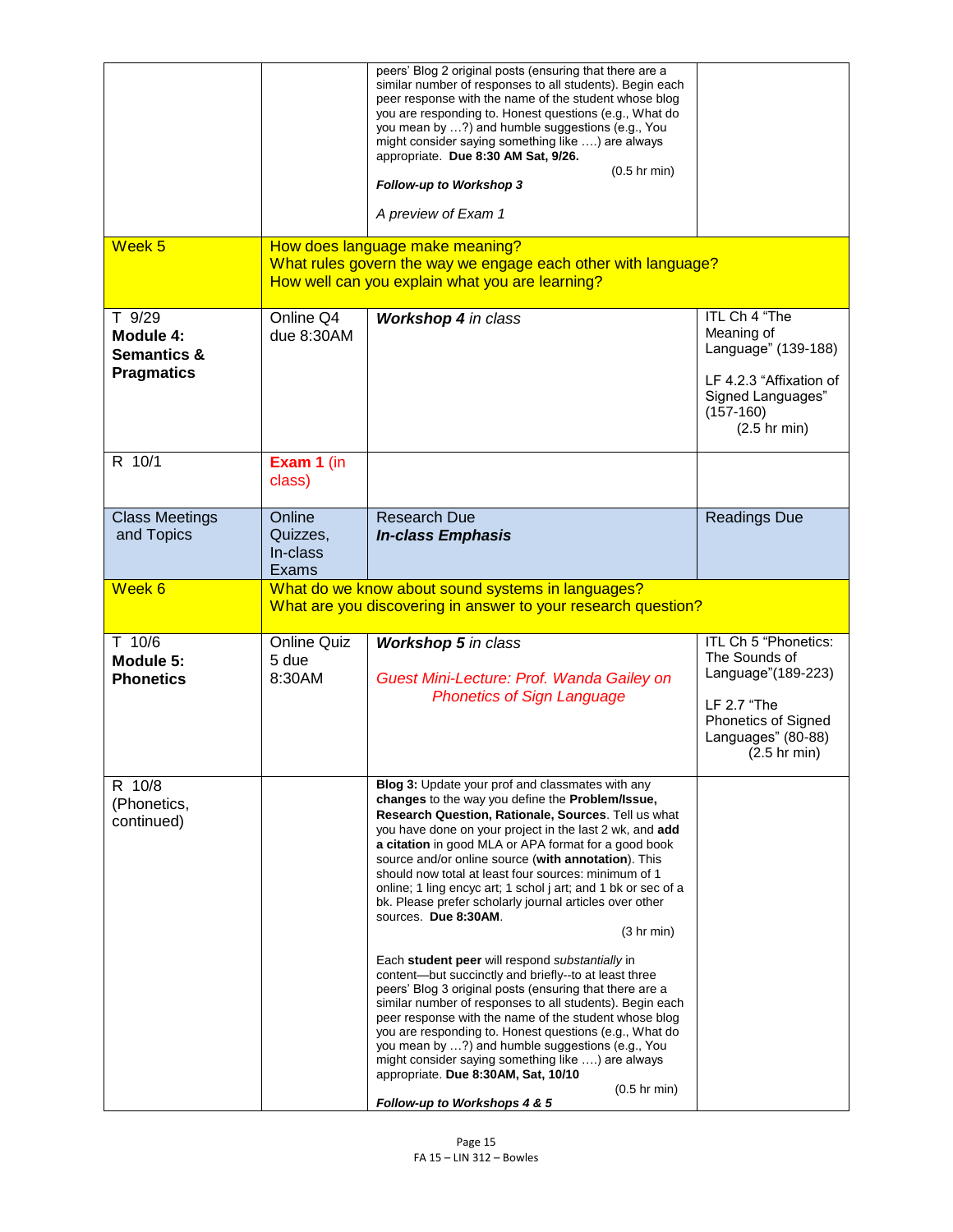| <b>Class Meetings</b><br>and Topics                            | Online<br>Quizzes,<br>In-class<br><b>Exams</b>                                                                | <b>Research Due</b><br><b>In-class Emphasis</b>                                                                                                                                                                                                                                                                                                                                                                                                                                                                                                                                                                                                                                                                                                                                                                                                                                                                                                                                                                                                                                                                                                               | <b>Readings Due</b>                                                                                                                                                                                                                                                               |
|----------------------------------------------------------------|---------------------------------------------------------------------------------------------------------------|---------------------------------------------------------------------------------------------------------------------------------------------------------------------------------------------------------------------------------------------------------------------------------------------------------------------------------------------------------------------------------------------------------------------------------------------------------------------------------------------------------------------------------------------------------------------------------------------------------------------------------------------------------------------------------------------------------------------------------------------------------------------------------------------------------------------------------------------------------------------------------------------------------------------------------------------------------------------------------------------------------------------------------------------------------------------------------------------------------------------------------------------------------------|-----------------------------------------------------------------------------------------------------------------------------------------------------------------------------------------------------------------------------------------------------------------------------------|
| Week 7                                                         | How do individual phones make meaning?<br>What breakthroughs or cul-de-sacs have you experienced in research? |                                                                                                                                                                                                                                                                                                                                                                                                                                                                                                                                                                                                                                                                                                                                                                                                                                                                                                                                                                                                                                                                                                                                                               |                                                                                                                                                                                                                                                                                   |
| $T$ 10/13<br>Module 6:<br>Phonology                            | <b>Online Quiz</b><br>6 due<br>8:30AM                                                                         | <b>Workshop 6</b> in class                                                                                                                                                                                                                                                                                                                                                                                                                                                                                                                                                                                                                                                                                                                                                                                                                                                                                                                                                                                                                                                                                                                                    | ITL Ch 6 "Phonology:<br>The Sound Patterns<br>of Language" (224-<br>278)<br>LF 3.1 "Phonotactic<br>Constraints and<br>Foreign Accents"<br>$(103-107)$<br>LF 3.4 "Implicational<br>Laws" (124-127)<br>LF 3.5 "How to Solve<br>Phonology Problems"<br>$(128-133)$<br>$(3.5$ hr min) |
| R 10/15<br>(Phonology,<br>continued)<br>A preview to Exam<br>2 |                                                                                                               | (Note: Blog 4 is your Team Book Report)<br><b>Blog 5:</b> Update your readers on any changes since last<br>week. Add a thesis statement to answer your RQ in a<br>single sentence, and attach your full annotated<br>bibliography (in standard format, MLA or APA style,<br>double-spaced, in hanging indentation). For a 2,500-<br>word source-based thesis essay, readers normally<br>expect at least ten sources cited in the essay. Generally,<br>in a university essay, we expect more scholarly journal<br>articles than any other type. Due 8:30AM.<br>$(2 \text{ hr min})$<br>Each student peer will respond substantially in<br>content-but succinctly and briefly--to at least three<br>peers' Blog 5 original posts (ensuring that there are a<br>similar number of responses to all students). Begin each<br>peer response with the name of the student whose blog<br>you are responding to. Honest questions (e.g., What do<br>you mean by ?) and humble suggestions (e.g., You<br>might consider saying something like ) are always<br>appropriate. Due 8:30AM, Sat, 10/18.<br>$(0.5$ hr min)<br>Follow-up to Workshop 6<br>A preview of Exam 2 |                                                                                                                                                                                                                                                                                   |
| Week 8                                                         | Is sociolinguistics more than dialect study?<br>Are you mastering the basics of the course?                   |                                                                                                                                                                                                                                                                                                                                                                                                                                                                                                                                                                                                                                                                                                                                                                                                                                                                                                                                                                                                                                                                                                                                                               |                                                                                                                                                                                                                                                                                   |
| T 10/20<br>Module 7:<br><b>Sociolinguistics</b>                | <b>Online Quiz</b><br>7 due<br>8:30AM                                                                         | <b>Workshop 7</b> in class                                                                                                                                                                                                                                                                                                                                                                                                                                                                                                                                                                                                                                                                                                                                                                                                                                                                                                                                                                                                                                                                                                                                    | ITL Ch 7 "Language<br>in Society" (279-336)<br>LF 10.5 "Language<br>and Identity" (436-<br>441)<br>(2 hr min)                                                                                                                                                                     |
| 10/22<br>R.                                                    | <b>Cumulative</b><br>Exam 2 (in<br>class)                                                                     |                                                                                                                                                                                                                                                                                                                                                                                                                                                                                                                                                                                                                                                                                                                                                                                                                                                                                                                                                                                                                                                                                                                                                               |                                                                                                                                                                                                                                                                                   |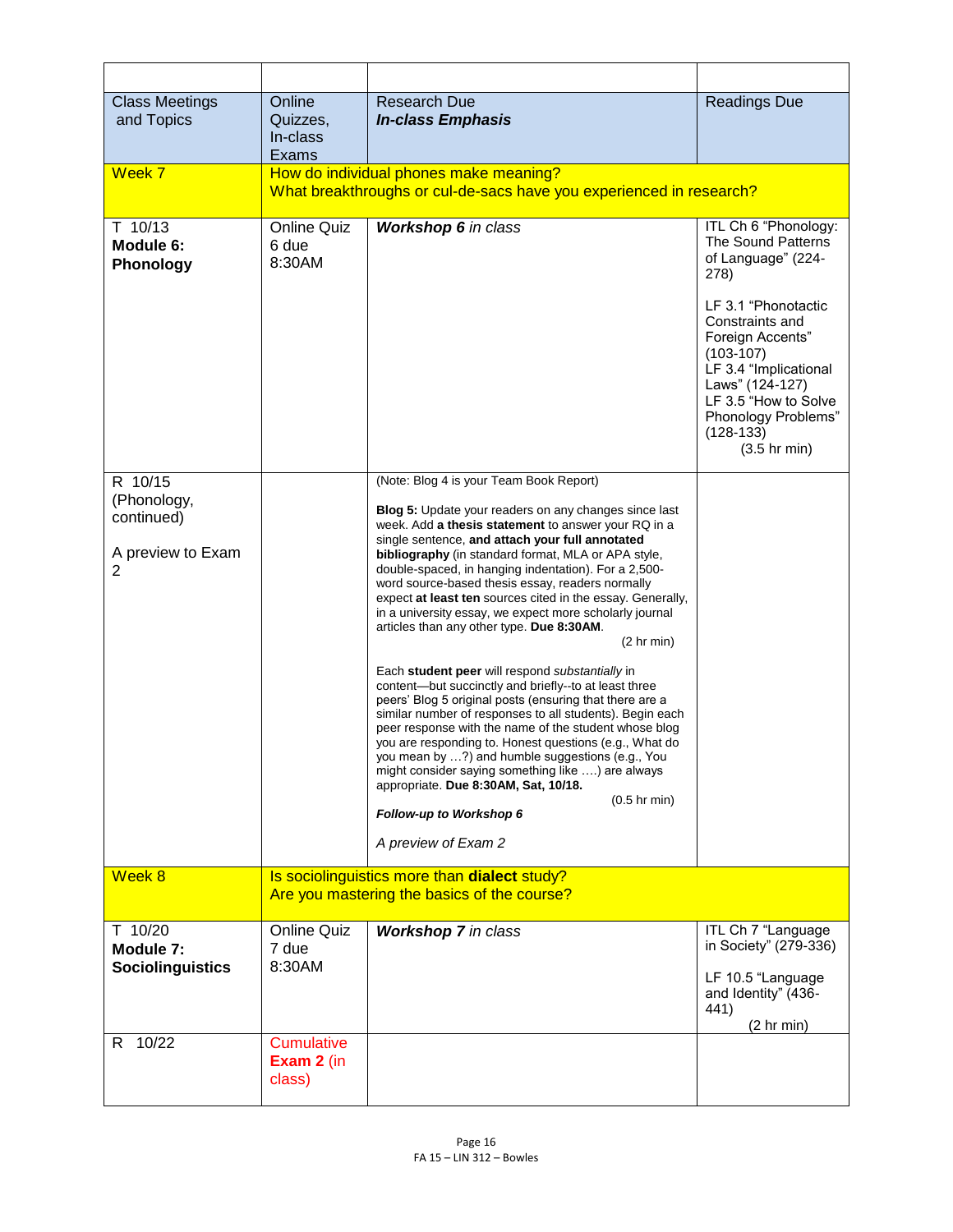| Week 9                                                                          | Linguistic change, reconstruction of languages, and the linguistic family tree.<br>How will your research essay bring your unique understanding to the ongoing<br>scholarly conversation? |                                                                                                                                                                                                                                                                                                                                                                                                                                                                                                                                                                                                                                                                                                                                                                                                                                                                           |                                                                                                                                                                       |
|---------------------------------------------------------------------------------|-------------------------------------------------------------------------------------------------------------------------------------------------------------------------------------------|---------------------------------------------------------------------------------------------------------------------------------------------------------------------------------------------------------------------------------------------------------------------------------------------------------------------------------------------------------------------------------------------------------------------------------------------------------------------------------------------------------------------------------------------------------------------------------------------------------------------------------------------------------------------------------------------------------------------------------------------------------------------------------------------------------------------------------------------------------------------------|-----------------------------------------------------------------------------------------------------------------------------------------------------------------------|
| T 10/27<br>Module 8:<br><b>Historical-</b><br>Comparative<br><b>Linguistics</b> | <b>Online Quiz</b><br>8 due<br>8:30AM                                                                                                                                                     | How will the reading teams enrich our linguistic conversation?<br>Workshop 8 in class                                                                                                                                                                                                                                                                                                                                                                                                                                                                                                                                                                                                                                                                                                                                                                                     | ITL Ch 8 "Language<br>Change: the<br>Syllables of Time"<br>$(337-393)$<br>LF 12.6 "Language<br>Endangerment and<br>Language Death"<br>$(504 - 507)$<br>$(2.5$ hr min) |
| R 10/29<br>(Histor-Compar,<br>continued)                                        |                                                                                                                                                                                           | Blog 6: Update your readers on your research project,<br>noting any changes or breakthroughs or needs. Attach a<br>point outline to the second level. Make certain the<br>current RQ, thesis, rationale and outline are all<br>consistent with each other. Due 11AM.<br>$(1.5$ hr min)<br>Each student peer will respond substantially in<br>content-but succinctly and briefly--to at least three<br>peers' Blog 6 original posts (ensuring that there are a<br>similar number of responses to all students). Begin each<br>peer response with the name of the student whose blog<br>you are responding to. Honest questions (e.g., What do<br>you mean by ?) and humble suggestions (e.g., You<br>might consider saying something like ) are always<br>appropriate. Due 8:30AM, Sat, 10/31.<br>$(0.5$ hr min)<br><b>Book Report #1:</b><br>Follow-up to Workshops 7 & 8 |                                                                                                                                                                       |
| <b>Class Meetings</b><br>and Topics                                             | Online<br>Quizzes,<br>In-class<br><b>Exams</b>                                                                                                                                            | <b>Research Due</b><br><b>In-class Emphasis</b>                                                                                                                                                                                                                                                                                                                                                                                                                                                                                                                                                                                                                                                                                                                                                                                                                           | Readings Due                                                                                                                                                          |
| Week 10                                                                         | Child acquisition, adult input and Bilingualism                                                                                                                                           |                                                                                                                                                                                                                                                                                                                                                                                                                                                                                                                                                                                                                                                                                                                                                                                                                                                                           |                                                                                                                                                                       |
| $T$ 11/3<br>Module 9:<br>Language<br><b>Acquisition</b>                         | <b>Online Quiz</b><br>9 due<br>8:30AM                                                                                                                                                     | <b>Workshop 9</b> in class                                                                                                                                                                                                                                                                                                                                                                                                                                                                                                                                                                                                                                                                                                                                                                                                                                                | ITL Ch 9 "Language<br>Acquisition" ITL (394-<br>443)<br>LF 8.1 "Theories of<br>Language<br>Acquisition" (313-<br>320)<br>(2 hr min)                                   |
| R 11/5<br>(Language<br>Acquisition,<br>continued)                               |                                                                                                                                                                                           | <b>Book Report #2:</b><br>Follow-up to Workshop 9                                                                                                                                                                                                                                                                                                                                                                                                                                                                                                                                                                                                                                                                                                                                                                                                                         |                                                                                                                                                                       |
| Week 11                                                                         | What have brain injuries taught us about the way language is processed in the<br>human brain?                                                                                             |                                                                                                                                                                                                                                                                                                                                                                                                                                                                                                                                                                                                                                                                                                                                                                                                                                                                           |                                                                                                                                                                       |
| T 11/10<br>Module 10:                                                           | <b>Online Quiz</b><br>10 due                                                                                                                                                              | <b>Workshop 10</b> in class                                                                                                                                                                                                                                                                                                                                                                                                                                                                                                                                                                                                                                                                                                                                                                                                                                               | ITL Ch 10 "Language<br>Processing and the                                                                                                                             |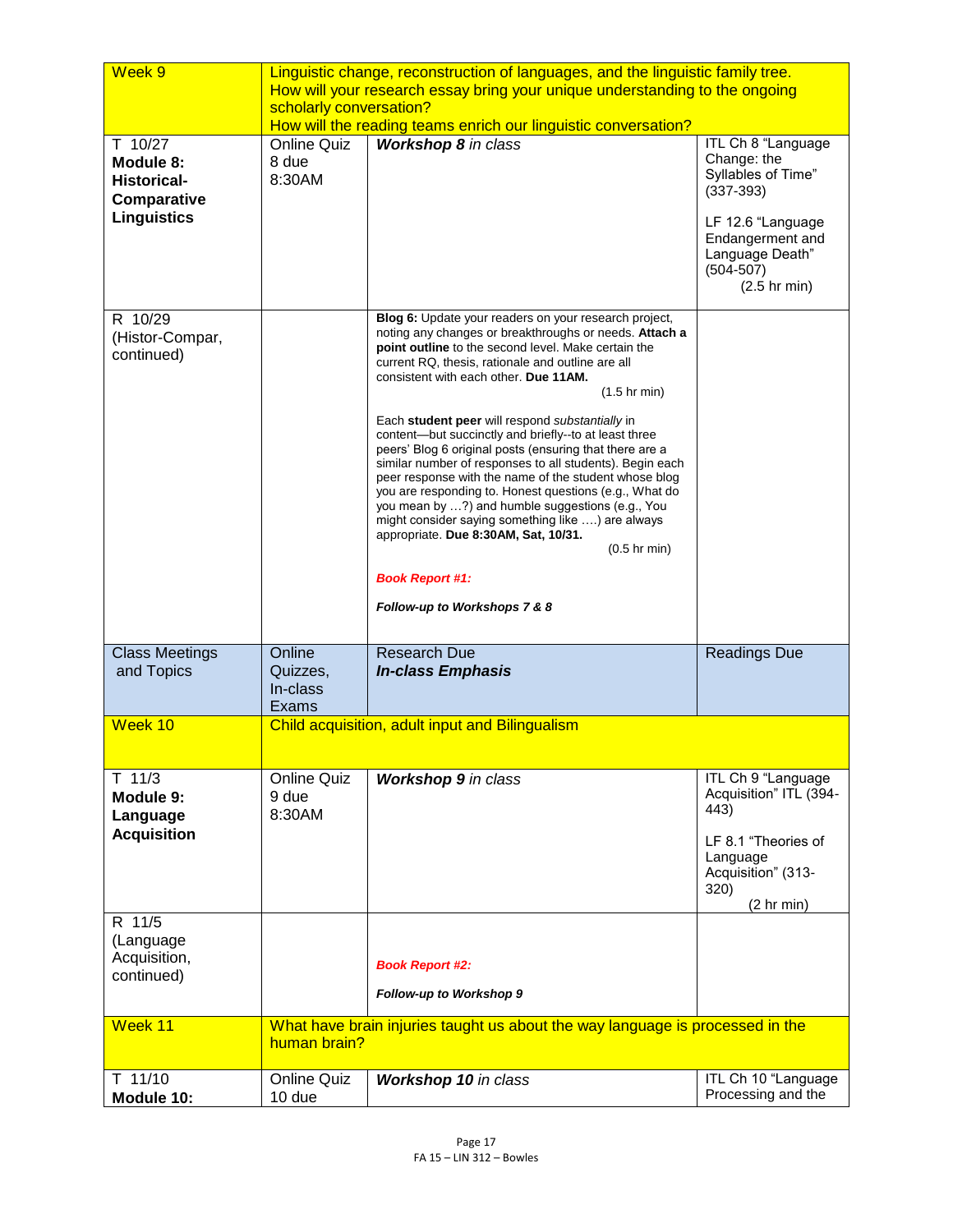| <b>Neurolinguistics</b><br>R 11/12<br>(Neurolinguistics,       | 8:30AM                                                                                    | <b>Book Report #3:</b>                                                                                                                                                                                                                                                                                                                                                                                                                                                                                                                                                                                                                                                                                                                                                                                                                                                                   | Human Brain" (444-<br>494)<br>LF 9.7 Experimental<br>Methods in<br>Psycholinguistics<br>$(392 - 394)$<br>$(2.5$ hr min)                                  |
|----------------------------------------------------------------|-------------------------------------------------------------------------------------------|------------------------------------------------------------------------------------------------------------------------------------------------------------------------------------------------------------------------------------------------------------------------------------------------------------------------------------------------------------------------------------------------------------------------------------------------------------------------------------------------------------------------------------------------------------------------------------------------------------------------------------------------------------------------------------------------------------------------------------------------------------------------------------------------------------------------------------------------------------------------------------------|----------------------------------------------------------------------------------------------------------------------------------------------------------|
| continued)                                                     |                                                                                           | Follow-up to Workshop 10                                                                                                                                                                                                                                                                                                                                                                                                                                                                                                                                                                                                                                                                                                                                                                                                                                                                 |                                                                                                                                                          |
| <b>Class Meetings</b><br>and Topics                            | Online<br>Quizzes,<br>In-class<br>Exams                                                   | <b>Research Due</b><br><b>In-class Emphasis</b>                                                                                                                                                                                                                                                                                                                                                                                                                                                                                                                                                                                                                                                                                                                                                                                                                                          | <b>Readings Due</b>                                                                                                                                      |
| Week 12                                                        |                                                                                           | Language and machines: Where are the limits?                                                                                                                                                                                                                                                                                                                                                                                                                                                                                                                                                                                                                                                                                                                                                                                                                                             |                                                                                                                                                          |
| $T$ 11/17<br>Module 11:<br>Computational<br><b>Linguistics</b> | <b>Online Quiz</b><br>11 due<br>8:30AM                                                    | Workshop 11 in class                                                                                                                                                                                                                                                                                                                                                                                                                                                                                                                                                                                                                                                                                                                                                                                                                                                                     | ITL Ch 11 "Computer<br>Processing of Human<br>Language" (495-526)<br>LF 16.5 "Corpus<br>Linguistics" (639-<br>641)<br>(2 hr min)                         |
| R 11/19<br>(Computational,<br>continued)                       |                                                                                           | Blog 7: In the text box, post your reflection on the<br>strengths and weaknesses of your Research Essay<br>Draft. Post your full 10-page draft as an attachment. It<br>should include RQ, Thesis, Point Outline, pagination,<br>parenthetical citations in text, and full annotated<br>bibliography.<br>(10 hr min over several days)<br>Each student peer will respond substantially in<br>content-but succinctly and briefly--to at least two peers'<br>Blog 7 original posts (ensuring that there are a similar<br>number of responses to all students). Begin each peer<br>response with the name of the student whose blog you<br>are responding to. Honest questions (e.g., What do you<br>mean by ?) and humble suggestions (e.g., You might<br>consider saying something like ) are always<br>appropriate. Due 8:30AM, Sat, 11/21.<br>(1.5hr<br>min)<br>Follow-up to Workshop 11 |                                                                                                                                                          |
| Week 13                                                        | What are the types of writing in the languages of the world?<br><b>Happy Thanksgiving</b> |                                                                                                                                                                                                                                                                                                                                                                                                                                                                                                                                                                                                                                                                                                                                                                                                                                                                                          |                                                                                                                                                          |
| $T$ 11/24<br>Module 12:<br>Language and<br>Writing             | <b>Online Quiz</b><br>12 due<br>8:30AM                                                    | Workshop 12 in class                                                                                                                                                                                                                                                                                                                                                                                                                                                                                                                                                                                                                                                                                                                                                                                                                                                                     | ITL Ch 12 "Writing:<br>The ABCs of<br>Language" (527-554)<br>LF 15.3 "The<br><b>Historical Evolution</b><br>of Writing Systems"<br>$(606-611)$<br>(2 hr) |
| R 11/26<br>Week 14                                             | Thanksgiving Recess (No class)<br>Getting ready for the last examination                  |                                                                                                                                                                                                                                                                                                                                                                                                                                                                                                                                                                                                                                                                                                                                                                                                                                                                                          |                                                                                                                                                          |
|                                                                |                                                                                           |                                                                                                                                                                                                                                                                                                                                                                                                                                                                                                                                                                                                                                                                                                                                                                                                                                                                                          |                                                                                                                                                          |